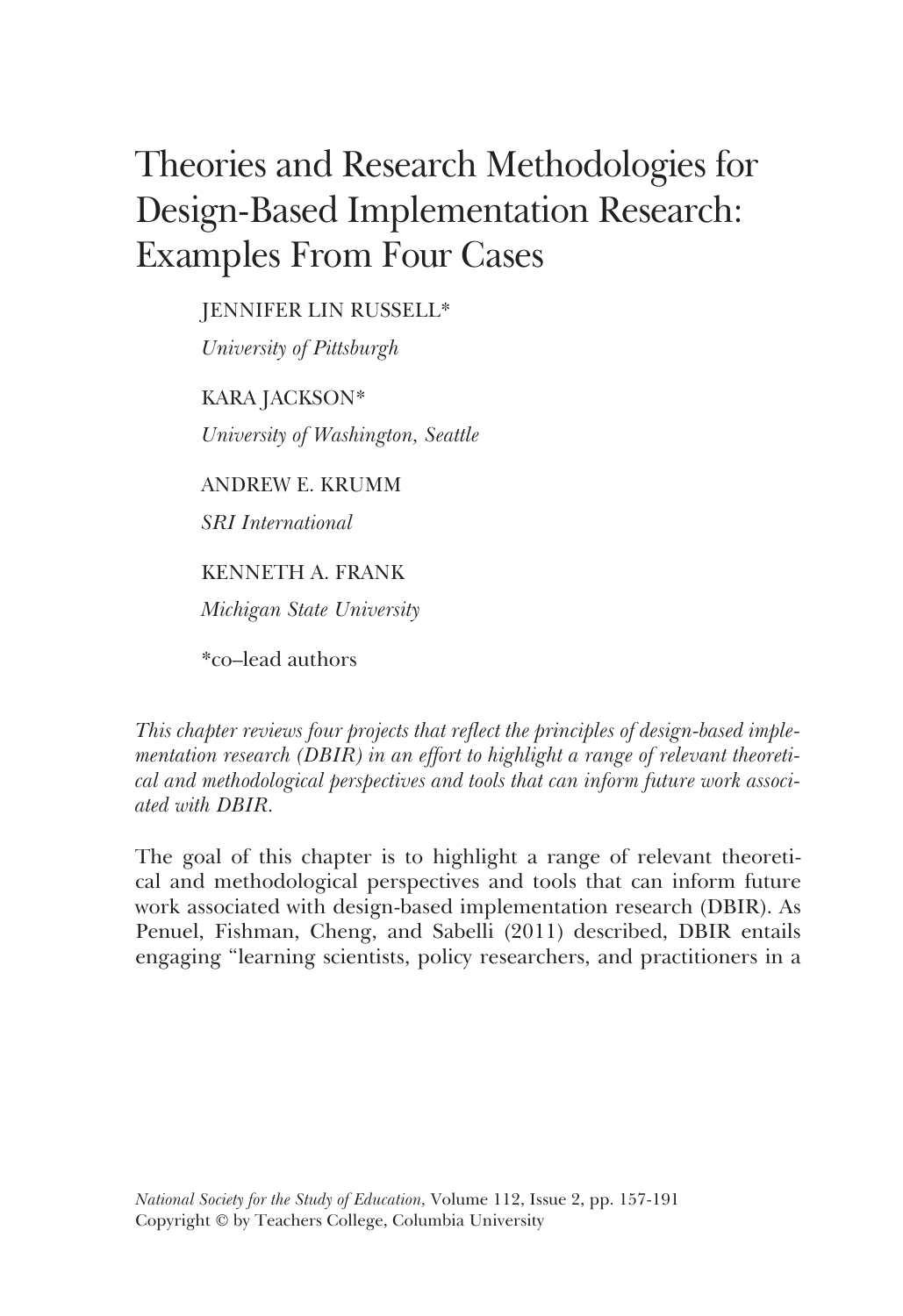model of collaborative, iterative, and systematic research and development" designed to address persistent problems of teaching and learning (p. 331). Addressing persistent problems of teaching and learning requires attending not only to theories of learning but also to theories of implementation and organizational context. Furthermore, conceptualizations of learning, implementation, and organizational context have implications for the design of interventions and the methodologies used to answer questions like: "What works when, how, and for whom? How do we improve this reform strategy to make it more sustainable? What capacities does the system need to continue to improve?" (Penuel et al., 2011, p. 335).

To organize our discussion of theories and methods relevant to DBIR, we have selected four projects that exemplify its core principles. For each, we examine how theories and methods are central to conceptualizing and carrying out projects that reflect the principles of DBIR, and we pose the following questions:

- 1. How does the project conceptualize and/or attend to the learning of various actors? What role do theories of learning play in the project's design of interventions and plans for implementation?
- 2. How does the project conceptualize and/or attend to implementation and the role of organizational contexts? What role do theories of implementation and organizational contexts play in the project's design of interventions and plans for implementation?
- 3. What approaches have projects taken, methodologically, to answer their driving questions? How are methodological decisions connected to particular theories of learning, implementation, and/or organizational contexts?

Our goal is to highlight approaches to using and generating theories and methods in ways that we view as well suited to advancing DBIR. These perspectives and approaches represent useful starting places for researchers and practitioners engaged in the early stages of work that exemplify the principles of DBIR. The highlighted theories and methods are meant to be illustrative rather than exhaustive, and as researchers and practitioners continue to engage in projects that employ a DBIR approach, we expect that teams will expand the list of relevant theories and methods for DBIR. Finally, although we have organized the chapter around the DBIR principles, we do not mean to suggest that particular theoretical perspectives or methodologies are only appropriate to particular principles.

Our discussion of each case is structured as follows: First, we provide a short overview of each project. Then we examine the way theories of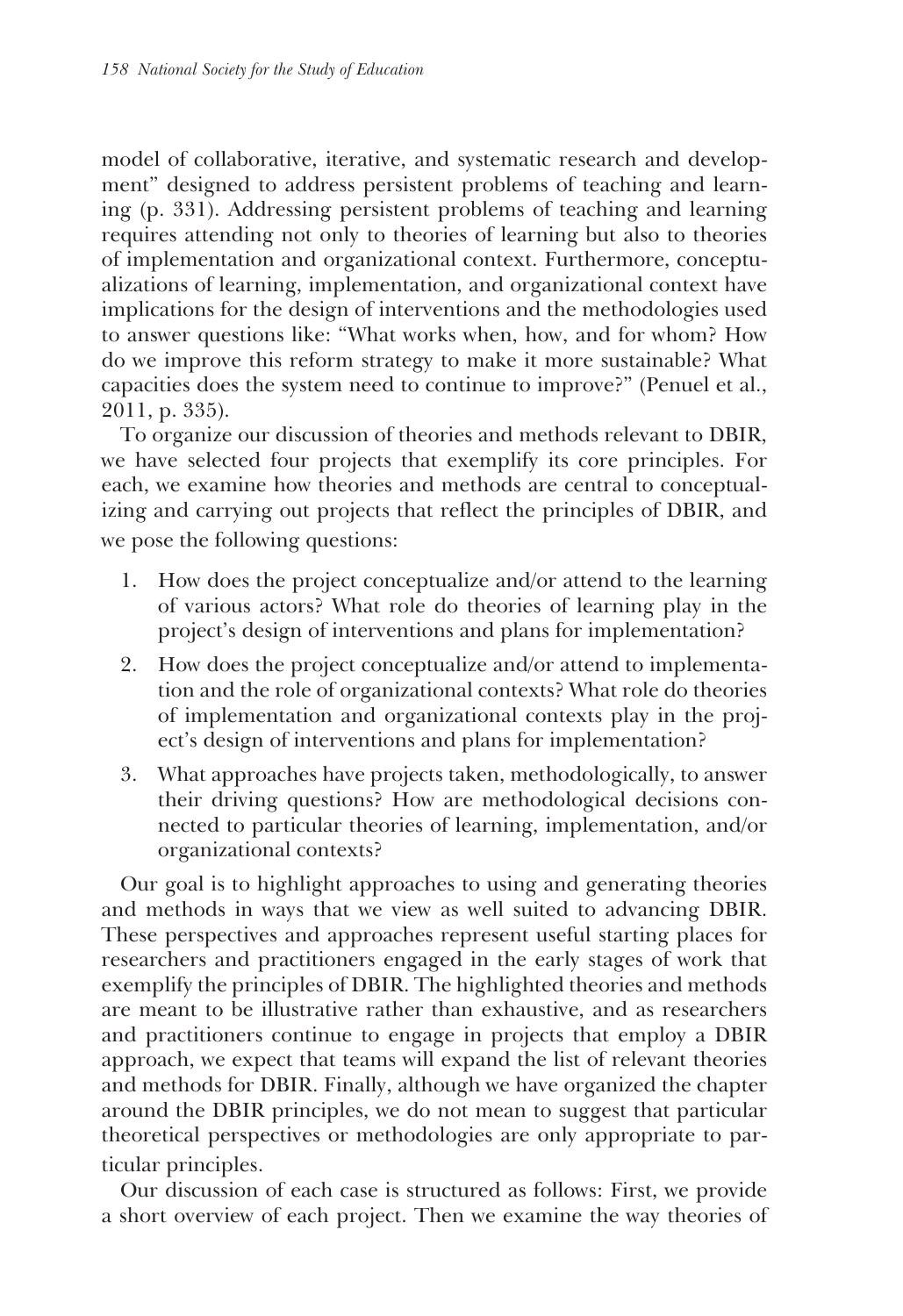learning, implementation, and/or organizational context inform the project. We also examine how theoretical orientations motivate the choice of particular methodologies. Looking across cases, we aim to illustrate how multiple theories and methods that take into account interactions at different levels of educational systems (e.g., classroom, school, district) are necessary to design, investigate, and improve particular interventions, if persistent problems of teaching and learning are to be addressed. Additionally, each case illustrates how the project's core purpose drives the selection of theories and methods.

# CASE 1: THE CARNEGIE FOUNDATION FOR THE ADVANCEMENT OF TEACHING'S PATHWAYS™

The first guiding principle of DBIR is its "focus on persistent problems of practice from multiple stakeholders' perspectives" (Penuel et al., 2011, p. 332). We selected the Carnegie Foundation's Pathways™ program (see Dolle, Gomez, Russell & Bryk, 2013, this Yearbook) as an example of a project that has used a range of strategies to ensure that participating practitioners, designers, and researchers jointly negotiate and articulate the problem of practice that provides a focus for collaborative improvement work.

The Pathways programs were motivated by the rising proportion of community college students who are placed in remedial mathematics courses to build basic skills but subsequently fail to complete the necessary courses to earn college credit and graduate (Bailey, Jeong, & Cho, 2010; Boatman & Long, 2010; Calcagno & Long, 2008). Recognizing the "grave consequences for individual opportunity and more generally for our economy and society" (Carnegie Foundation, 2012a), Carnegie organized faculty members, researchers, designers, and improvement specialists in a Networked Improvement Community (Bryk, Gomez, & Grunow, 2011; Engelbart, 2003) to engage in the creation and ongoing improvement of two new mathematics pathways: one in statistics (Statway™) and the other in quantitative literacy (Quantway™). The Pathways aim to take students to and through college mathematics within one year, replacing a sequence of courses that can take as long as 2 years. Carnegie coordinated the development of curricula, online out-of-class activities, and assessments that form the core of the Pathways instructional program.

# EMPLOYING THEORY TO GUIDE ORGANIZING FOR IMPROVEMENT

As in other educational research, the Pathways work is grounded in relevant theories of learning. For example, design of the instructional system was influenced in part by theories of mathematics learning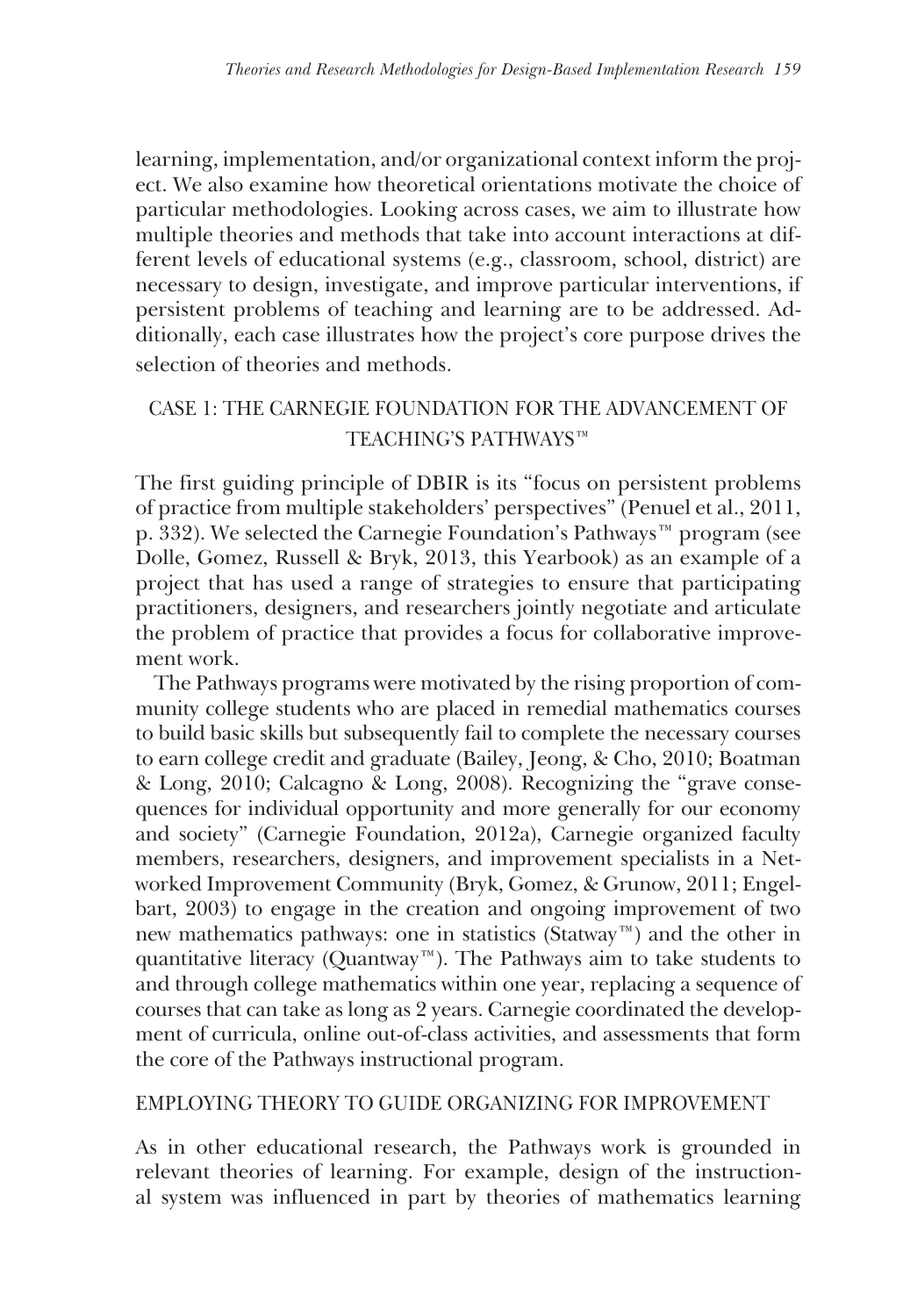that emphasize student engagement in productive struggle (Hiebert & Grouws, 2007) with high-level tasks (Hiebert & Wearne, 1993; Lampert, 2001; Stein, Grover, & Henningsen, 1996; Stein & Lane, 1996). In addition, the Pathways program sought to attend to a growing body of psychological theory pointing to the role of noncognitive factors in shaping student success, such as academic behaviors, perseverance, mindsets, learning strategies, and social skills (Duckworth, Peterson, Matthews, & Kelly, 2007; Dweck, Walton, & Cohen, 2011; Farrington et al., 2012; Heckman & Kautz, 2012; Tough, 2012). Carnegie sought to better conceptualize and intervene in these noncognitive factors through their work to build students' productive persistence, defined as "tenacity plus effective strategies." Productive persistence is a theory of psychological strategies that improve student motivation, engagement, and achievement, specifically in the context of developmental courses in community colleges (Yeager, 2012b).

The development of a theoretically grounded instructional system is just one part of a broader effort to use the tools and routines of improvement science research (Berwick, 2008; Gawande, 2009; Langley et al., 2009) to engage a distributed network of colleagues to learn from efforts to improve mathematics teaching and learning. By seeding the formation of two Networked Improvement Communities (NICs)<sup>1</sup>, Carnegie aimed to build an infrastructure that enables practitioners, researchers, and designers to work together to specify a problem space, develop and test new tools and practices to address the problem, and analyze data to set improvement goals and targets. Organizing a diverse network of colleagues distributed across institutions and geographical areas generates both organizational opportunities and challenges. As social capital theory suggests, networks enable participants to access valued resources, such as new pools of expertise, through their connections in a network (Adler & Kwon, 2002; Lin, 2001). In the case of the NIC, these resources include expertise in mathematics teaching and learning, student motivation, improvement science methodologies, and reform implementation, to name just a few. NIC activities that bring researchers, designers, and practitioners together in joint improvement work help to ensure that the knowledge of practice, research, and theory is brought to bear in the generation of solutions to problems of practice (Coburn & Stein, 2010).

Routines grounded in improvement science research form the core technology of the NIC (Berwick, 2008; Gawande, 2007; Langley et al., 2009). Using an approach adapted from the Institute for Healthcare Improvement (IHI), Carnegie is building an infrastructure for scanning and synthesizing what we know from scholarship and practice, rapidly developing and testing prospective interventions to drive improvement, and learning what works when interventions are implemented (Carnegie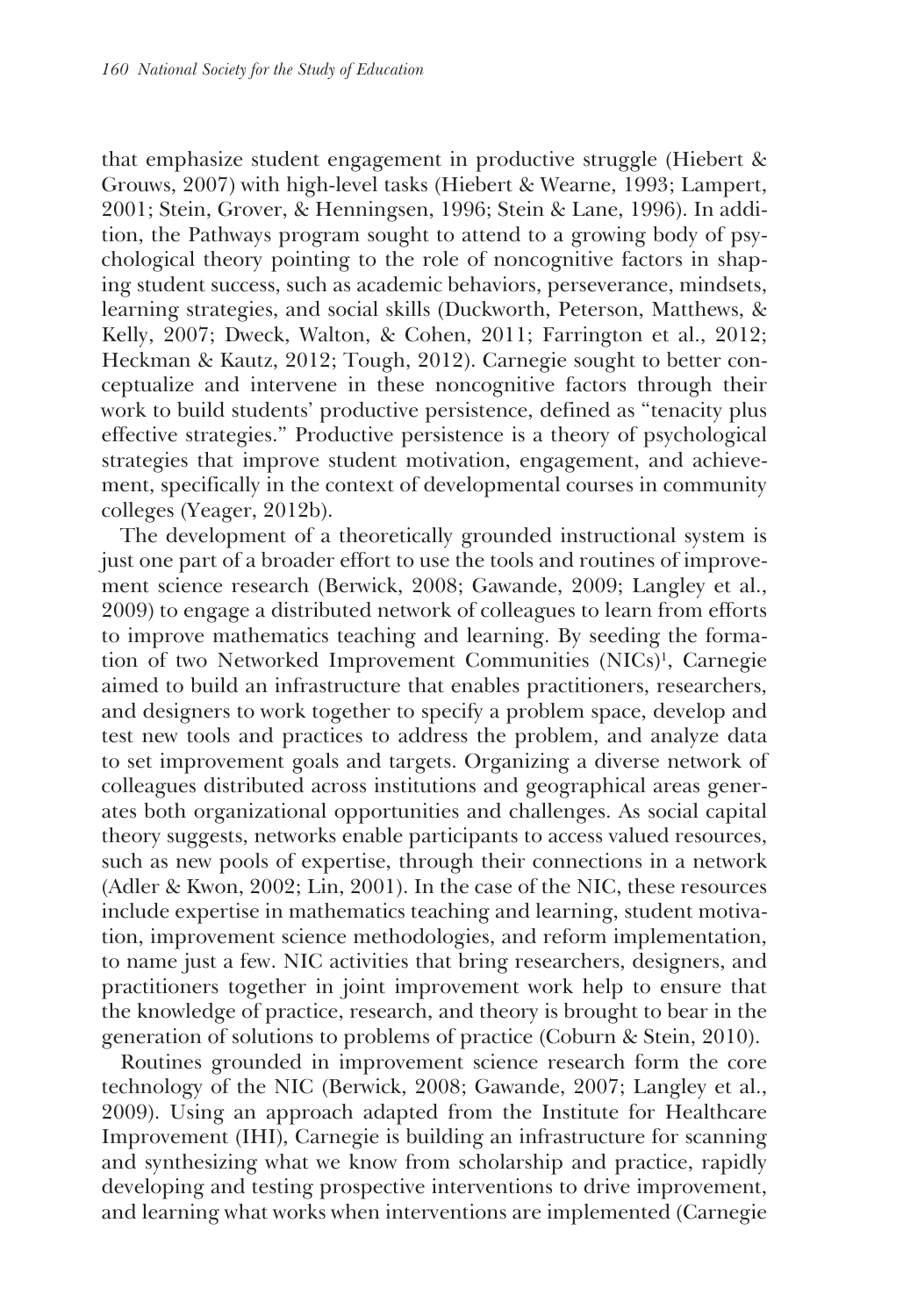Foundation, 2012b). Although the primary goal of traditional research is contribution to the field's broader knowledge, inquiry in the context of the Pathways work is principally aimed at contributing to the ongoing implementation and improvement of interventions. By linking networks of practitioners and researchers in joint improvement work, the field can, in theory, accelerate improvement by spreading change ideas within and between organizations (Massoud et al., 2006; Nolan, Schall, Erb, & Nolan, 2005).

Coordinating work that spans organizational boundaries and engages professionals with different backgrounds, orientations, and worldviews is no small task (Provan & Milward, 1995). Organizational routines are a promising means to coordinate the distributed work of a network and promote the use of improvement science methodologies. Feldman and Pentland (2003) defined routines as "repetitive, recognizable patterns of interdependent actions, carried out by multiple actors" (p. 94). Organizational theory refers to routines as "effortful accomplishments," not mindless activity (Pentland & Reuter, 1994, p. 488). Routines are one of the ways organizations get work done, because they provide a coordination mechanism (Cyert & March, 1963; March & Simon, 1958; R. R. Nelson & Winter, 1982) and help to stabilize practice (Coombs & Metcalfe, 2000; Hodgson, 1993; Langlois, 1992; R. R. Nelson, 1994). Although traditionally associated with stability, scholars have recently explored how organizational routines can be a vehicle for the diffusion of innovation (Sherer & Spillane, 2011; Spillane, 2012; Spillane, Gomez & Messler, 2009).

The Carnegie Pathways program employs a number of routines to coordinate improvement work in the NIC, including a modified lesson study routine, monthly conference calls organized by role groups (e.g., faculty, administrators), and a quarterly reporting cycle conducted by a team charged with developmental evaluation. Using routines from improvement science, Carnegie conducted a root-cause analysis to map the problem space and analyze the system that produces high failure rates in developmental mathematics courses in community colleges. Mapping the problem space resulted in a design and implementation strategy that addresses multiple components of the system (see Dolle et al., 2013, this Yearbook).

A significant benefit of organizational routines is their capacity to generate shared understandings among participants (Cohen & Bacdayan, 1994; Feldman & Rafaeli, 2002; Hutchins, 1995; Weick & Roberts, 1993). By fostering connections among individuals engaged in joint organizational tasks, routines help people develop shared understandings about what actions will be taken and how these actions relate to broader organizational goals (Feldman & Rafaeli, 2002). The Pathways NICs foster shared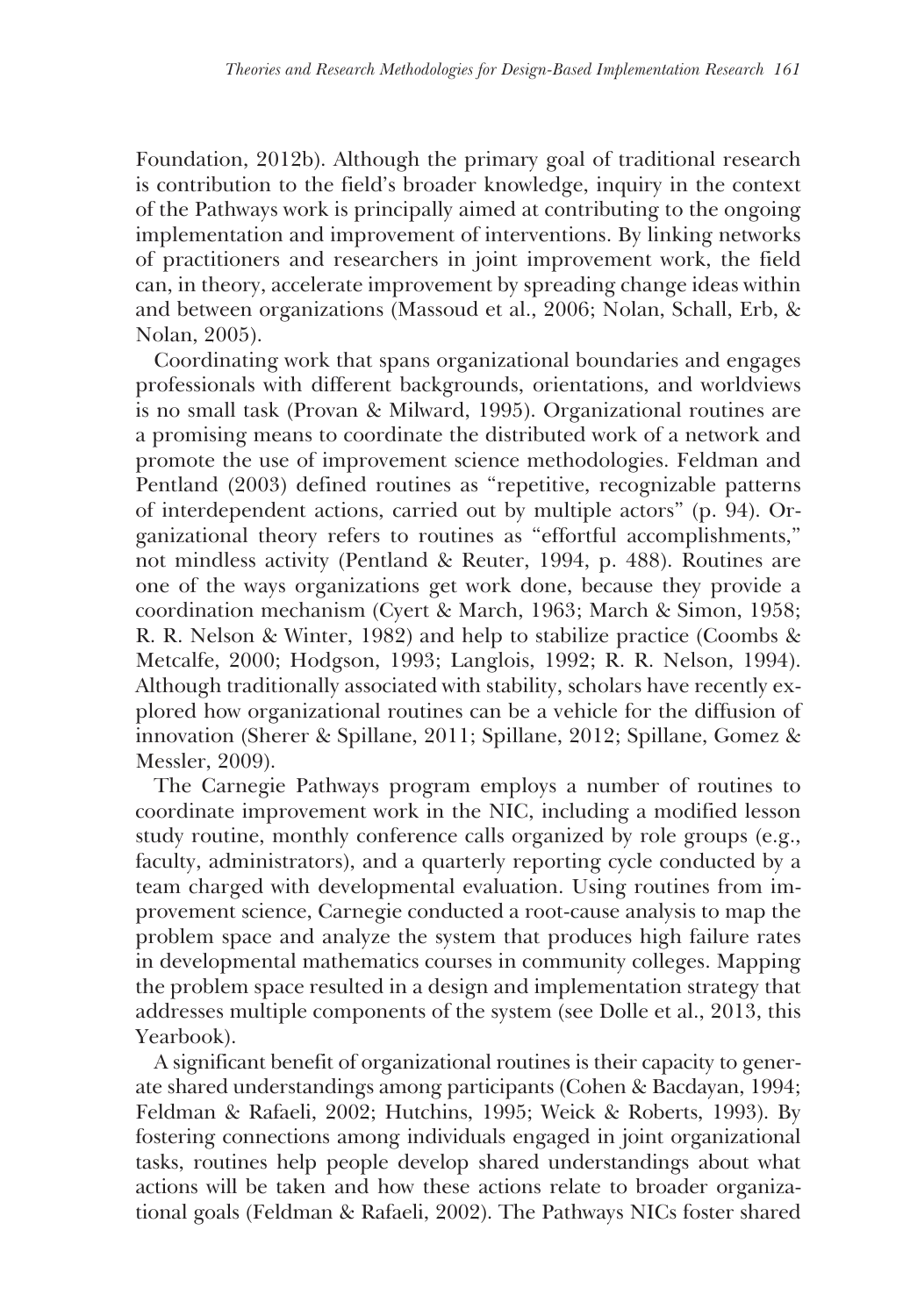understandings of the problems and solution space by including practitioners, researchers, and designers in routines to specify the problem space and design and test interventions. In addition, diverse participation improves the chances that subsequent designs and improvement work are built on the accumulated knowledge of both research and practice.

# USING IMPROVEMENT SCIENCE METHODOLOGIES TO DESIGN, STUDY, AND IMPROVE LEARNING INTERVENTIONS

The Carnegie Pathways case also highlights the use of improvement science methodologies and tools to design, study, and improve the implementation of interventions. Here, we focus on how the project used improvement science routines to develop and refine interventions to address students' productive persistence in developmental mathematics courses. Specifically, we focus on the use of routines that guide participants to define and iteratively refine the problem and solution space necessary to make the Pathways program responsive to students' motivation and persistence.

For example, the work on addressing noncognitive factors in learning was launched with a routine developed by Proctor & Gamble and adapted by IHI: the 90-day cycle (Huston & Sakkab, 2006). It includes a scan of the field, distilling the knowledge of scholars and practitioners, the generation of practical theories to refine and test understandings about what works, and planning for the dissemination and use of the findings by relevant stakeholders.<sup>2</sup> A team consisting of expert practitioners, researchers, and improvement specialists engaged in a 90-day cycle focused on math student motivation and engagement that resulted in the identification of a list of the psychological factors that promote community college students' productive persistence in developmental mathematics and measures of those factors. At various points in the cycle, the team sought input from practitioners and the scholarly community to distill a set of factors that promote student success. Conclusions were disseminated in various network venues.

The conclusions from the 90-day cycle formed the basis for a framework to guide ongoing improvement work related to productive persistence, through the specification of a productive persistence "driver diagram" (see Dolle et al., 2013, this Yearbook, for more details). The driver diagram, a tool adapted from improvement science research, helps to conceptualize an issue and its system components and articulate a causal pathway to achieve a desired outcome (Bryk et al., 2011; Langley et al., 2009). Informed by the driver diagram, designers infused the curriculum with activities that target students' mindsets and develop their learning strategies. Interventions typically require minimal class time and are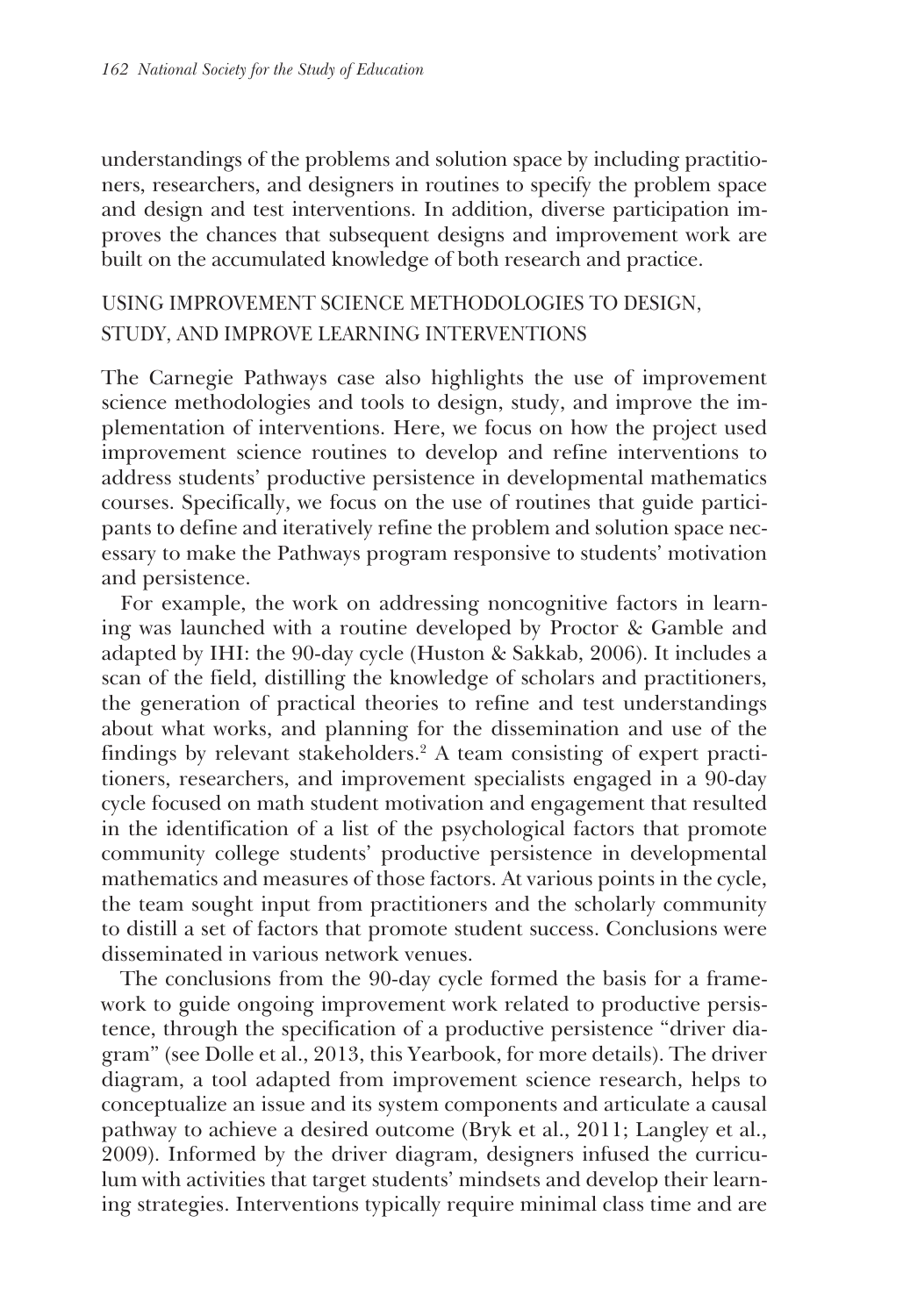grounded in psychological research that has demonstrated lasting effects of microinterventions (Yeager & Walton, 2011). Together, the tools and routines provide a mechanism for coordinating distributed work such as the design of interventions and attempts to implement them in varying local contexts.

By developing common tools (e.g., driver diagrams and curriculum materials) that are generated and refined through routines, the Pathways program attempts to promote "implementation with integrity," which means that instructional materials and practices are adapted to local contexts but maintain agreement with the core design principles and the theory of change explicated in the driver diagrams. By stabilizing practice so that the community adheres to core design principles, the resulting variability in implementation and outcomes can be subjected to disciplined inquiry and ultimately guide the refinement of materials and practices. By providing a degree of stability, tools and routines provide a contrast required to detect novelty (Becker, 2004). Stability provides a baseline against which to assess variation, make comparisons, and ultimately learn (Becker, 2004; Langlois, 1992; Knudsen, 2002; Tyre & Orlikowski, 1996).

Common tools, like the driver diagram, support the measurement work that is necessary to learn from implementation, local improvement work, and resulting variation in outcomes. A key tenet of improvement science research specifies that in order to improve something, we must also be able to measure it (Bryk, 2009; Gawande, 2007). Common measures enable a community to know whether changes in practice actually constitute improvements (Bryk et al., 2011; Langley et al., 2009). Drawing on traditional survey design methodology, a team composed of expert practitioners and researchers developed a set of measures of the drivers of productive persistence. They first identified approximately 900 potential survey measures of the constructs represented in the driver diagram. These items were reduced to 26 items that take roughly 3 minutes to answer. After initial piloting, the measures were embedded in the Pathways online instructional platforms, and students were directed to complete items periodically when they logged in to complete homework. This allowed the team to regularly assess progress toward the aim and the impact of microinterventions. When behavior is stabilized through tools and routines, measurement can assess the variation in implementation and its relationships to outcomes. Routine behavior is easier to monitor and measure than nonroutine behavior (Langlois, 1992), and the more standardized, the easier it is to compare (Becker, 2004).

Researchers conducted a validity study of the items with a national sample of college students. In preliminary analyses, the brief set of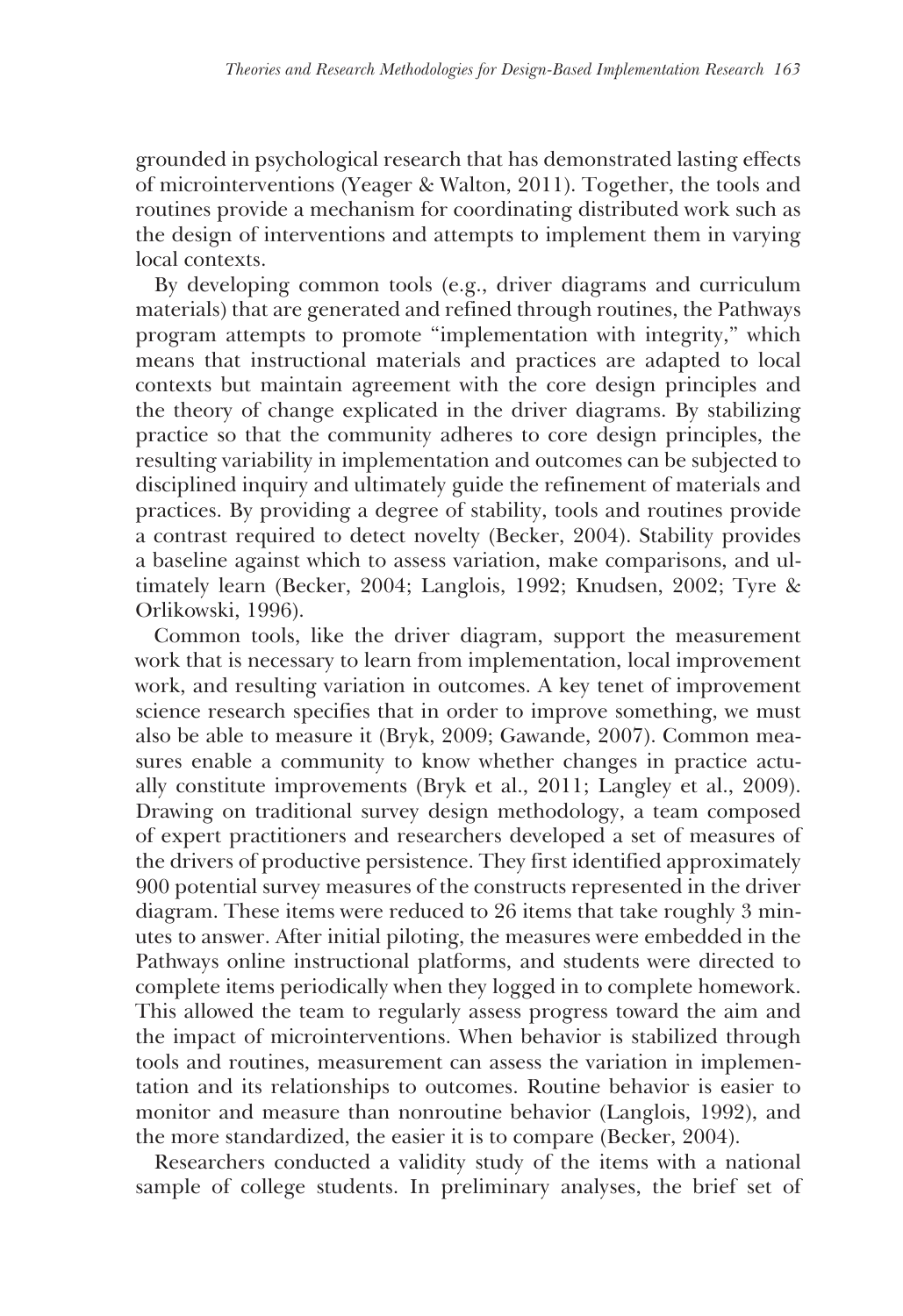productive persistence measures accounted for a substantial and meaningful amount of the variance in students' mathematics test scores, above and beyond common background characteristics such as race, ethnicity, income, and baseline test performance (Yeager, 2012a). Establishing the predictive validity of indicators of productive persistence is an important component of the NIC's improvement work because it helps to establish that productive persistence is a driver that contributes to improving student performance in mathematics courses. If the indicators of productive persistence did not predict student performance to a significant degree, given confidence that the measures are tapping into the underlying construct, then the community would need to revise the driver diagram and, ultimately, their strategy for improving developmental mathematics teaching and learning. In this way, measurement becomes an important component of an overall improvement strategy, and an important tool in DBIR research more broadly.

# **SUMMARY**

The Carnegie Pathways work exemplifies the iterative dialogue between theory, design, implementation, and research that is inherent in good DBIR. Learning theories of productive struggle and psychological theories of motivation and engagement inspired design of classroom interventions and also motivated the development of a measurement system to track community progress toward a shared aim. Theories of organizational routines are put into practice in designs for scaling up change efforts, the ongoing study of implementation, and, notably, in the way that focal problems of practice get selected and understood.

# CASE 2: THE JOHN W. GARDNER CENTER'S YOUTH DATA ARCHIVE

The second guiding principle of DBIR is a "commitment to iterative, collaborative design" (Penuel et al., 2011, p. 332). We turn to the John W. Gardner Center's Youth Data Archive as an example of a project that illustrates this principle. The YDA project aims to create an integrated longitudinal data system that combines administrative records from a variety of public and nonprofit institutions serving youth in the San Francisco Bay Area (McLaughlin & London, 2013, this Yearbook). This unique university–community collaboration enables practitioners and local policy makers to work across institutional boundaries and address complex social issues, such as youth development, that implicate multiple departments and organizations. In addition to providing an infrastructure for collecting and analyzing data, the YDA engages community partners in action-oriented research that can support improvements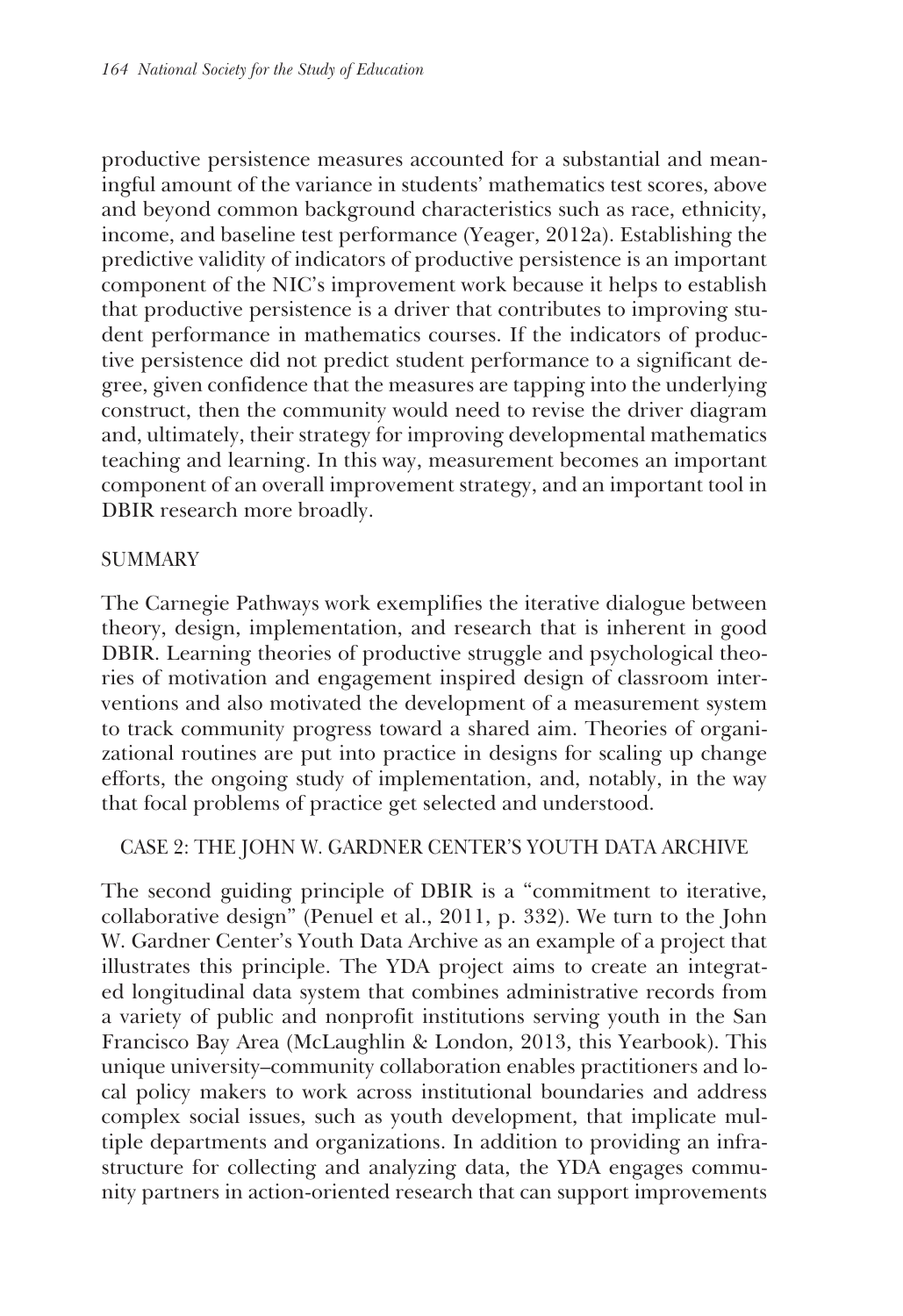to educational and other developmental programs and youth services. YDA teams comprising researchers and community partners engage in long-term collaborations in which they iteratively examine data to better understand problems facing youth and develop targeted plans for redirecting community efforts to support youth. In so doing, YDA aims to build the capacity of community agencies to use data and ask actionable questions that support the design and refinement of learning opportunities for youth.

One example of a YDA collaboration is San Francisco's Bridge to Success (BtS) initiative, which brings together the City and County of San Francisco, the San Francisco Unified School District (SFUSD), the City College of San Francisco (CCSF), and other community organizations and foundations to promote postsecondary success for underrepresented students. The goals of the partnership are to create shared ownership and responsibility for postsecondary attainment and to build a coordinated strategy for on-the-ground changes needed to make a real difference in the lives of youth (John W. Gardner Center, 2012). To help achieve these goals, YDA provides research and analytic support to assist BtS partners in making informed policy or programmatic changes. For example, YDA analysts worked with SFUSD staff to develop indicators for identifying students who are at risk for not graduating from high school (John W. Gardner Center, 2011). The YDA conducts ongoing analyses to identify the most predictive indicators of high school graduation for students in SFUSD. These analyses informed the District's design and refinement of a transitional summer program for students identified as at-risk for not graduating.

# DRAWING ON LEARNING THEORIES THAT CONCEPTUALIZE YOUTH DEVELOPMENT AS A CROSS-SETTING PHENOMENON

McLaughlin and London (2013, this Yearbook) describe YDA's work as informed by a "societal sector framework," which emphasizes the need for cross-sector collaboration as a strategy for addressing complex social problems such as youth development. This perspective is relevant to the implementation of designs for learning because it calls attention to how complex processes such as education and youth development are constituted by the existence and interaction of a diverse range of organizational actors (DiMaggio & Powell, 1983; McLaughlin & Talbert, 2001; Rowan, 2002). It also calls attention to how the significant organizations engaged in work with youth—schools, informal learning organizations, hospitals and clinics, social service agencies, and juvenile justice—are well recognized and stable institutions but together form a fragmented and largely uncoordinated system (Scott, Deschenes, Hopkins, Newman & McLaughlin, 2006).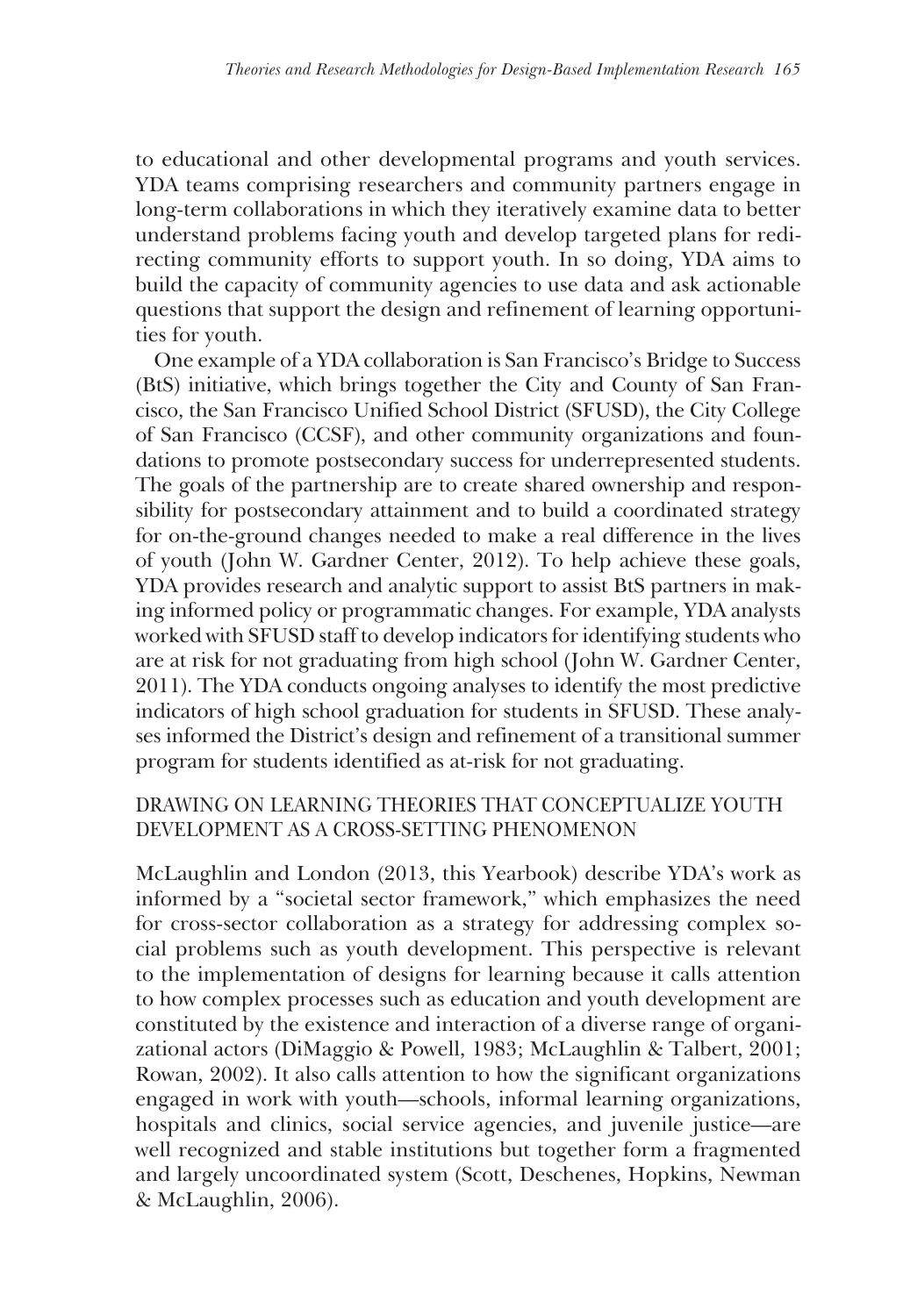As a strategy for youth development, YDA's work to support collaboration among typically disconnected institutions is consistent with theories that conceptualize learning as a cross-setting phenomenon (e.g., Barron, 2006, 2010; Beach, 1999; Dreier, 2000; Jackson, 2011; Stevens, Satwicz, & McCarthy, 2008; Wortham, 2006). Studies such as these suggest that an individual's participation in any particular event is shaped not only by what happens in that event or setting over time but also by the individual's participation in events in other settings and how resources and relationships are linked between events and settings.

Conceptualizing participation and learning as a cross-setting phenomenon has implications for the design of interventions. It suggests the utility of designing for "brokers" and "boundary objects" (Wenger, 1998) to facilitate transitions between settings. A number of YDA projects seek to understand and design support for learner transitions across institutions, such as when learners move from school to out-of-school learning environments (Castrechini & Ardoin, 2011) or from high school to college (John W. Gardner Center, 2011). As Barron (2010) suggested, designing for productive transitions creates opportunities for youth's learning. And as youth make use of and develop resources to productively navigate settings, they develop social capital, which then positions them to engage in a wider variety of activities and thus enhance their skills, knowledge, and practices.

# ORGANIZING CROSS-SECTOR COLLABORATION AROUND THE EFFECTIVE USE OF DATA

In fostering cross-sector collaboration, YDA's work facilitates the formation of new, networked forms of organization engaged in a collective effort to make progress on a common issue. For example, San Francisco's BtS seeks to connect key actors in a region that can help underrepresented youth attain a college education, including a school district, higher education institutions, community-based organizations, and foundations. In this respect, the BtS formed a network to foster connections among organizations that typically operate independently, even when addressing the same complex problem. As noted in the discussion of Carnegie's Pathways program earlier, networked forms of organization can foster a number of valued outcomes, such as the diffusion of information and expertise (Adler & Kwon, 2002) and the activation of collective responsibility or norms of engagement (Penuel, Frank, & Krause, 2010). These features of networks are particularly helpful when tackling complex social problems that are, by nature, cross-sector phenomena.

An emerging body of literature seeks to describe the conditions under which data sets such as those integrated through the YDA can be used to support improvement efforts in schools. Moving past the rhetoric of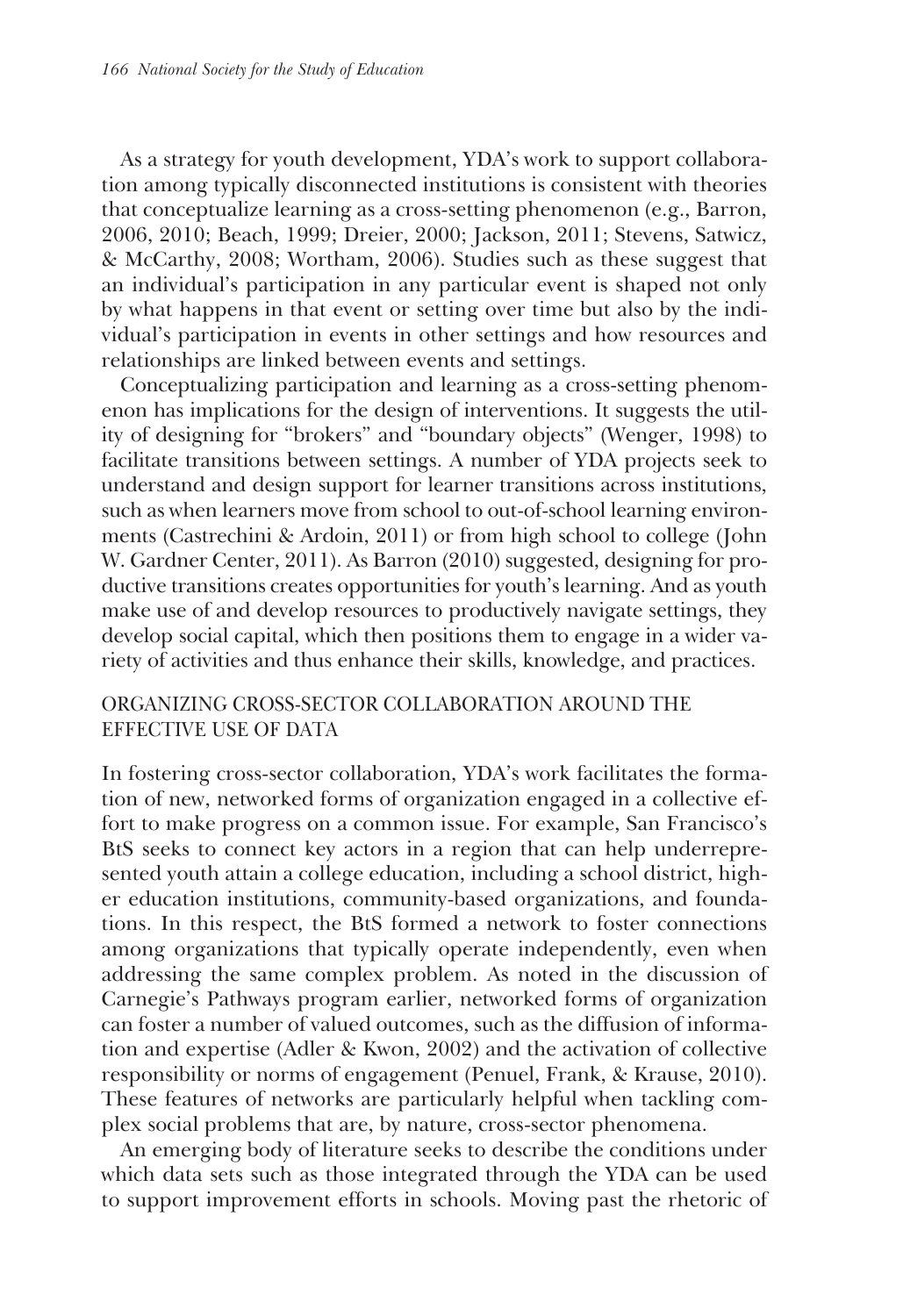"data-driven decision making," scholars highlight the constellation of supports necessary for effective data use (e.g., Coburn & Turner, 2012). For example, effective data use is often dependent on what data are collected and when (Means, Padilla, & Gallagher, 2010); the value individuals place on using data (Coburn & Talbert, 2006); the power relations associated with individuals collecting and using data (Colyvas, 2012); organizational culture (Firestone & Gonzalez, 2007); and individuals' facility and comfort in working with "numbers" (Means, Padilla, DeBarger, & Bakia, 2009). Framed in more general terms, effective data use is often dependent on how individuals make sense of data (i.e., how they interpret it and attach meaning to some data over others), because data are subject to multiple interpretations as they move throughout an organization or network of actors (Spillane, 2012).

One strategy that YDA uses to help shape interpretation of data toward productive outcomes is engaging with common partners throughout the life cycle of data, from their collection, analysis, and action-steps in collaboration with community partners. Moss (2012), citing Bowker and Star (1999), identified the following theoretical issues that are at play in efforts to follow and scaffold the life cycle of data:

(1) How objects can inhabit multiple contexts at once, and have both local and shared meaning. (2) How people, who live in one community and draw their meanings from people and objects situated there, may communicate with those inhabiting another. (3) How relationships form between (1) and (2) above—how can we model the information ecology of people and things across multiple communities? (4) What range of solutions to these three questions is possible and what moral and political consequences attend each of them? (p. 293)

Theories of data use implicitly inform the ongoing approach that YDA analysts take in their work with community partners, including the need to actively engage stakeholders in analysis and interpretation and the need for scaffolded meaning making around the data (Little, 2012; T. H. Nelson, Slavit, & Deuel, 2012). We next discuss how YDA facilitates coordinated productive data use across sectors.

# DESIGNING METHODOLOGIES TO SUPPORT PRODUCTIVE DATA USE ACROSS SECTORS

A significant contribution of YDA is the development of methodologies for supporting productive data use across actors and agencies that have typically operated independently of one another. As part of their methodological approach, the YDA team checks in with contributing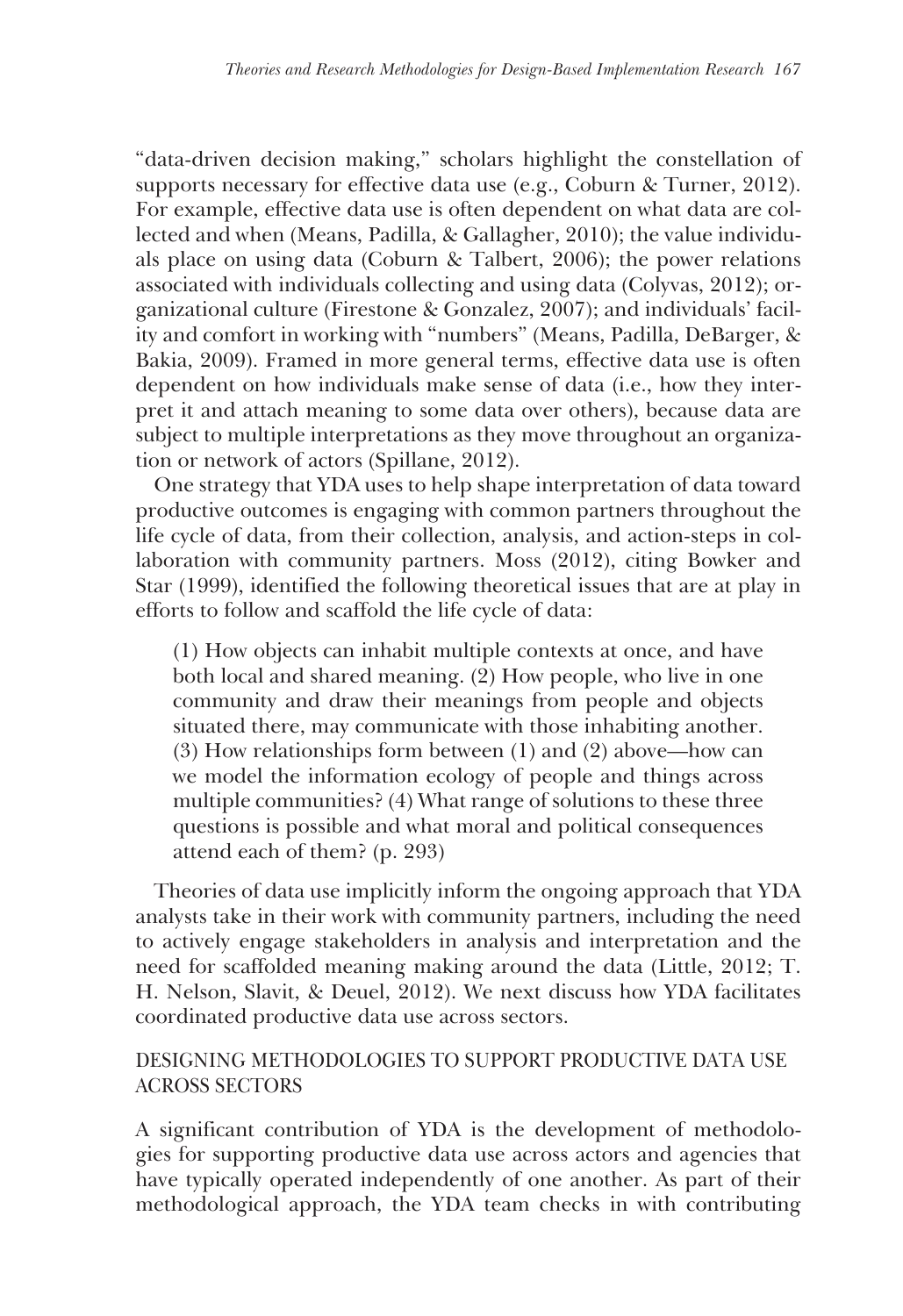partners and others at key points, such as when data are first analyzed, when draft analyses are completed, and when partner feedback has been incorporated to generate interpretations (McLaughlin & London, 2013, this Yearbook). This process helps partners feel engaged in the process; therefore, they are more likely to have confidence in the data and view the data as a tool for action. In addition, by providing opportunities for sensemaking, YDA analysts facilitate the transition from information to actionable knowledge (McLaughlin & O'Brien-Strain, 2008). Sharing data across agencies, which involves making indicators of the efficacy of partnering agencies' work public, can make partners feel vulnerable and jeopardize burgeoning collaborative relationships (Weitzman, Silver, & Brazill, 2006). In forming long-term relationships, participants are more likely to develop the trust necessary to explore difficult questions. Longterm relationships also have the potential to generate opportunities for ongoing inquiry that are more likely to influence practice. For example, successive iteration of the questions asked by the BtS partners helped generate a focus on articulation between high school proficiency measures and the City College of San Francisco into student placements in remedial and nonremedial courses. This targeted focus enabled concrete actions, such as the formation of pilots that enable more students to place into courses that accrue college credit.

YDA has also pioneered a set of novel methodologies that support productive use and visualization of data. For example, YDA partnered with community leaders in the city of East Palo Alto and the Belle Haven neighborhood in San Mateo County, California, to map the supply and demand of out-of-school time (OST) activities for youth (Castrechini & Ardoin, 2011). With help from partners, YDA staff compiled a list and interviewed OST providers. The project also engaged a group of local youth to gather and analyze data from other youth about their program preferences and typical location after school. Maps were constructed that included the location of OST activities, concentrations of youth, transit lines, and census data such as "crime hotspots." Visualizing youth survey data in relation to program availability illuminated some potential gaps between OST activity supply and demand. Methodologically, this project also reflects YDA's commitment to the active engagement of community partners in the research process as a mechanism to promote pursuit of actionable and relevant questions. In addition, engaging youth likely contributed to the collection of more accurate data about youth preferences and attitudes.

Another example of a novel methodology that supports productive use and visualization of data is YDA's "event histories" of youth. To model and trace youth's participation across settings, YDA analysts match individual-level data across programs and over time, which results in event histories that provide an integrated portrait of program participation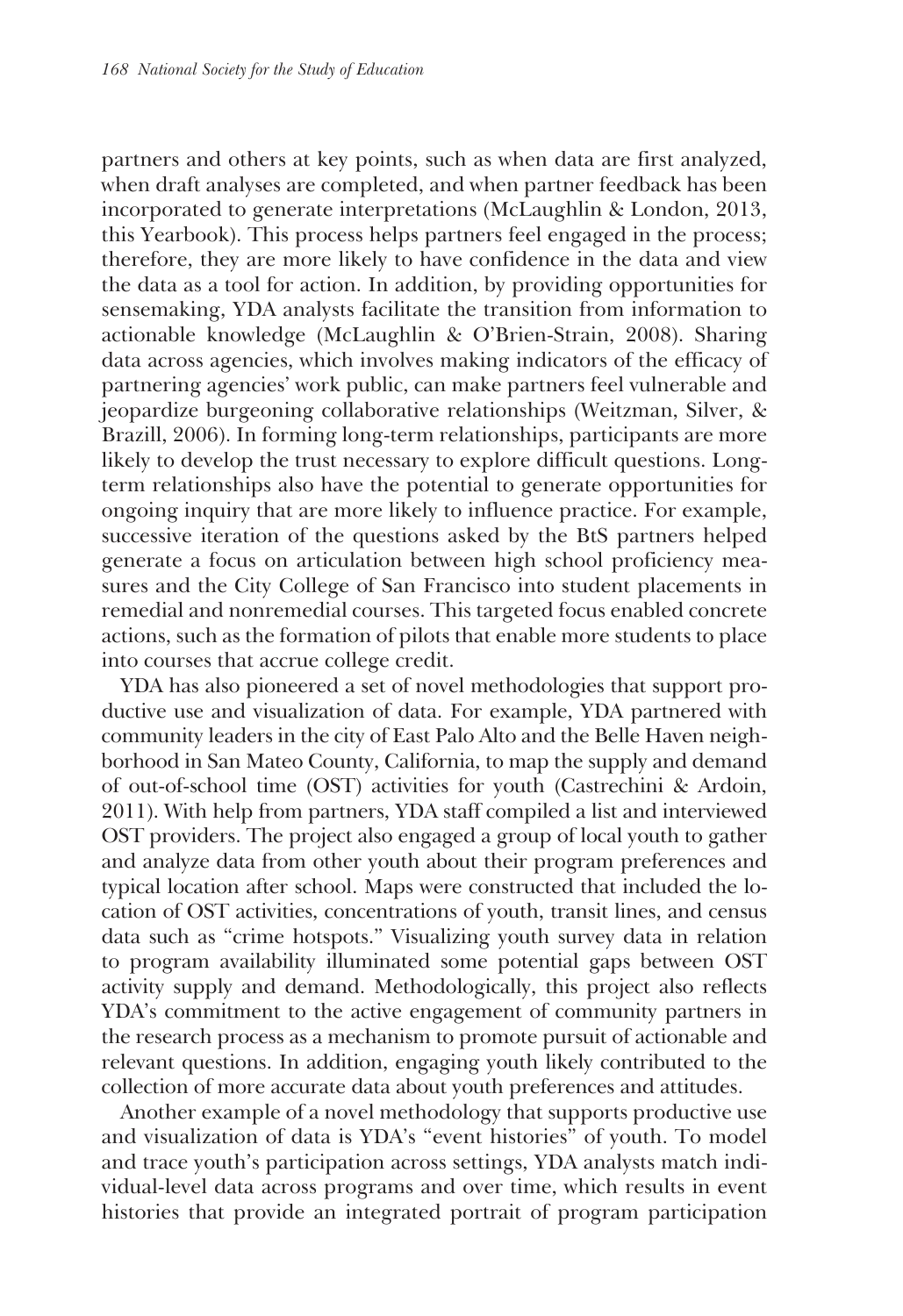(McLaughlin & O'Brien-Strain, 2008). Event history data can be displayed visually and provide context for assessing the full set of services and opportunities for youth in a community, including how they might be better coordinated. Moreover, it provides a "boundary object" (Star & Griesemer, 1989) around which diverse stakeholders can visualize, discuss, and make sense of the integrated data.

# SUMMARY

The work of YDA highlights theoretical approaches and methodologies that aim to support productive work across sectors. Conceptualizing youth development and learning as stretched across a range of settings and institutions enables YDA to engage community partners in iterative, collaborative design that breaks down boundaries between typically disconnected settings and services. Theories of effective data use, coupled with novel methodologies for making sense of data across sectors, enable diverse stakeholders to collaborate in order to improve a region's capacity for youth development.

# CASE 3: MIDDLE SCHOOL MATHEMATICS AND THE INSTITUTIONAL SETTING OF TEACHING

The third guiding principle of DBIR is that it is concerned with "developing theory related to both classroom learning and implementation through systematic inquiry" (Penuel et al., 2011, p. 332). Here, we turn to the Middle School Mathematics and the Institutional Setting of Teaching (MIST) project (see Cobb, Jackson, Smith, Sorum, & Henrick, 2013, this Yearbook) as an example of a project that is centrally concerned with developing, testing, and refining theory regarding the improvement of middle-grades mathematics instruction in large U.S. school districts. In brief, the MIST project entails annual cycles in which researchers interview district leaders to document each district's set of strategies for improving middle-grades mathematics; collect a wide range of data on how the strategies are playing out in schools and classrooms; analyze the data to account for whether the implemented strategies diverge from the designed strategies and, if so, how and why; and provide feedback to district leaders about the findings and make actionable recommendations regarding how strategies might be adjusted for the following year.

# DEVELOPING, TESTING, REFINING, AND ELABORATING A THEORY OF ACTION FOR IMPROVING MIDDLE-GRADES MATHEMATICS

A central goal of MIST is the development of a theory of action (Argyris & Schön, 1974, 1978) for instructional improvement in middle-grades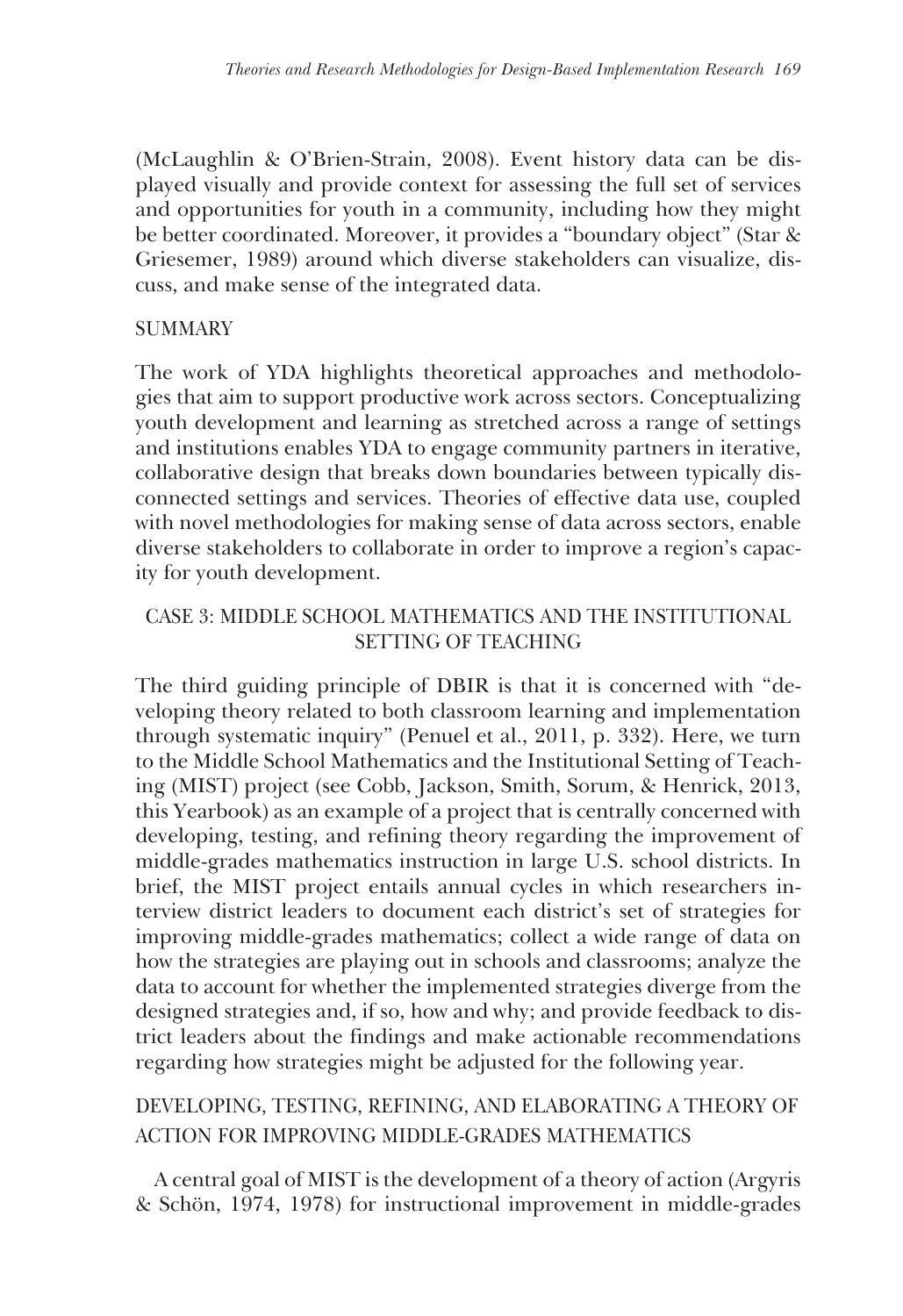mathematics, particularly in large U.S. school districts. Argyris and Schön (1978) explained theories of action this way: "Theories created to understand and predict may be quite different from theories created to help people make events come about. The latter, which we have called theories of action, must lead to understanding and prediction, but they must go beyond these two important functions" (p. 4). Theories of action must also produce solutions to problems, argued Argyris and Schön. Another way of characterizing theories of action is to say that they are intended to be explanatory and predictive, as well as a theory of control:

An explanatory theory explains events by setting forth propositions from which these events may be inferred, a predictive theory sets forth propositions from which inferences about future events may be made, and a theory of control describes the conditions under which events of a certain kind may be made to occur. (Argyris & Schön, 1974, p. 5)

In MIST's case, the theory of action is intended to guide district leaders in designing policies, or strategies, to improve middle-grades mathematics instruction (given particular conditions that characterize most large urban districts); however, it is also intended to serve as a tool to explain why particular strategies may or may not achieve the intended results.

It is important to note that any theory of action must specify as its referent a particular set of goals. In Phase I of the MIST project (2007–2011), researchers were purposeful in recruiting four districts that shared a set of goals for students' mathematics learning (to develop conceptual understanding of key mathematical ideas and procedural fluency) and a corresponding vision of high-quality mathematics instruction (e.g., instruction in which students solve complex tasks, frequent opportunities for students to explain and justify their reasoning). This set of goals for students' learning and vision of high-quality mathematics instruction grounds the emerging theory of action, and it shapes how the team approaches the phenomena of interest (improving instruction at the scale of large districts) theoretically and methodologically.

In Argyris and Schön's (1974) terms, MIST researchers identify district leaders' local, espoused theories for instructional improvement in mathematics, compare those with the theories-in-use, and provide feedback and recommendations to the district leaders on how to adjust their espoused theories to make them more effective (i.e., achieve the intended goals). A pragmatic goal of MIST is to support the capacity of the participating district leaders to evaluate and refine their local theories of action for instructional improvement in middle-grades mathematics. However, MIST's purpose is not only to support the instructional improvement efforts in the four participating districts; instead, the annual cycles (in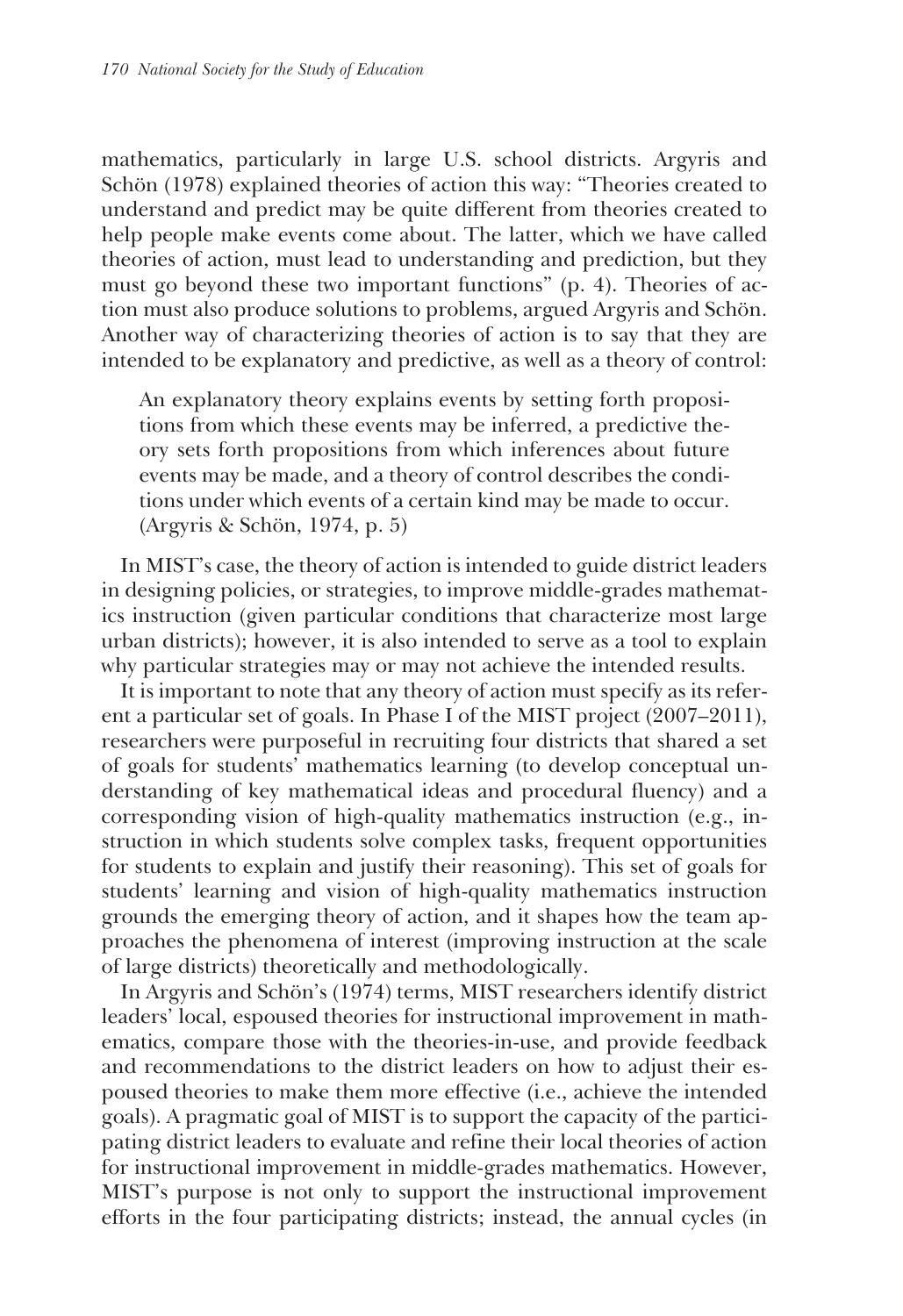addition to longitudinal analyses) serve as a context for the MIST researchers to test, refine, and elaborate an empirically grounded theory of action for improving the quality of instruction at the scale of large U.S. school districts. This theory of action is intended to generalize to other districts pursuing reform in middle-grades mathematics, given a set of assumptions (e.g., specific goals for students' learning, specific vision of high-quality mathematics instruction—or what one might think of as specific goals for teachers' learning) and conditions (e.g., large numbers of novice teachers, persistent disparities in subgroups of students' performance on state mathematics assessments). The current iteration of the theory of action, based on findings in Phase I, consists of five interrelated components that range from classroom supports (e.g., curriculum materials), to teacher professional development, to coaches', school leaders', and district leaders' practices (see Cobb & Jackson, 2011, for a full description). In Phase II of the project  $(2011–2015)$ , the research team is working with two of the original four districts to further test, elaborate, and refine the theory of action.

# BRIDGING AND ADAPTING LITERATURES ON LEARNING AND IMPLEMENTATION TO INFORM THEORY-BUILDING AND **METHODOLOGIES**

MIST illustrates the necessity of bridging multiple literatures when theorizing instructional improvement at scale. The emergent theory of action is informed by a number of literatures spanning teacher learning, mathematics education, implementation, and educational policy. At its core, MIST is concerned with teacher learning. As is typical of most middlegrades mathematics teaching in the United States (Stigler & Hiebert, 1999), teachers in the participating districts tended to teach mathematics aimed at developing students' procedural understandings of mathematics at the expense of conceptual understandings. Achieving the guiding vision of instruction therefore required the radical reorganization of most of the teachers' current practices and therefore involved significant learning on the part of teachers. MIST researchers therefore drew heavily on the literature that theorizes the development of complex practices (Lave & Wenger, 1991), some of which is specific to (mathematics) teachers' development of ambitious practice (Ball, Sleep, Boerst, & Bass, 2009; Kazemi, Franke, & Lampert, 2009; Lampert, Beasley, Ghousseini, Kazemi, & Franke, 2010). These literatures suggest the importance of novices coparticipating in both the investigation and enactment (Grossman et al., 2009) of activities central to teaching mathematics with others who have relevant expertise. As an example, the current theory of action emphasizes the importance of teachers having sustained opportunities to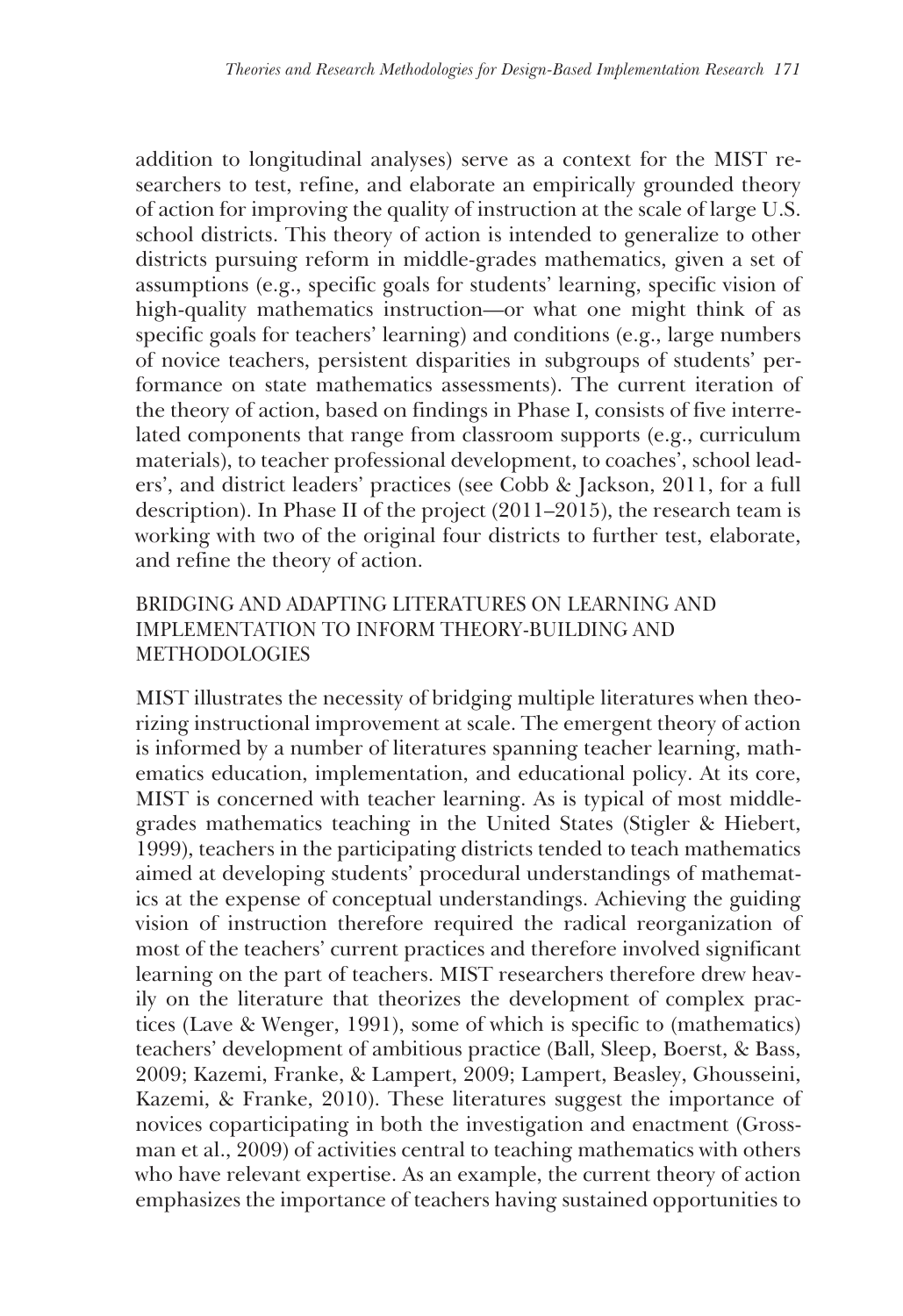investigate and enact high-leverage aspects of teaching (e.g., analyzing student work, planning for a concluding whole-class discussion, leading a whole-class discussion) with a person who is already relatively accomplished in teaching (e.g., a coach).

However, MIST researchers approached the theorization of supporting teacher learning as also involving learning on the part of other role groups, including coaches, school leaders, and district leaders. Efforts to support teacher learning suggest that what teachers do is profoundly shaped by the contexts in which they teach (Bryk, Sebring, Allensworth, Luppesco, & Easton, 2010; Cobb, McClain, Lamberg, & Dean, 2003; Coburn, 2003; Elmore, 2004); solely focusing on teachers' learning is inadequate when theorizing the improvement of instruction at scale. That said, literature that theorizes the learning, or development of repertoires for participation in complex practices, of other role groups—for example, principals or coaches—is thin. Therefore, MIST adapted theories of teachers' learning to theorize the learning of other role groups. For example, the current theory of action specifies that observing and providing feedback that communicates instructional expectations specific to high-quality mathematics instruction is a high-leverage practice for principals. An assumption is that developing this form of practice is nontrivial on the part of principals; it requires the reorganization of their current practices. Therefore, the current iteration of the theory of action suggests that just as teachers need scaffolded opportunities to both investigate and enact high-leverage practices with a more expert other, so do principals. For example, the theory of action suggests that it is important that principals are provided with scaffolded opportunities to analyze instruction and learn and practice how to provide targeted feedback with a more expert other, ideally a math coach and/or a district leadership specialist.

In addition to adapting theories of teacher learning to other role groups, MIST researchers drew from theoretical perspectives most often the province of implementation research. As an example, social capital theory (Lin, 2001; Portes, 1998) has contributed to MIST's development of theory regarding the role of the institutional context in implementing ambitious reforms, particularly in theorizing the role of teacher networks in instructional improvement efforts. Research suggests that social networks are both a resource for, and a product of, instructional improvement (e.g., Coburn, 2001; Coburn & Russell, 2008; Penuel, Riel, Krause, & Frank, 2009). Within the organization of the school, teachers can learn from others in their local contexts who have adapted innovations given similar students, other curricular elements, and additional aspects of the organizational context and who have an interest in supporting others (Frank, 2009; Frank, Zhao, & Borman, 2004).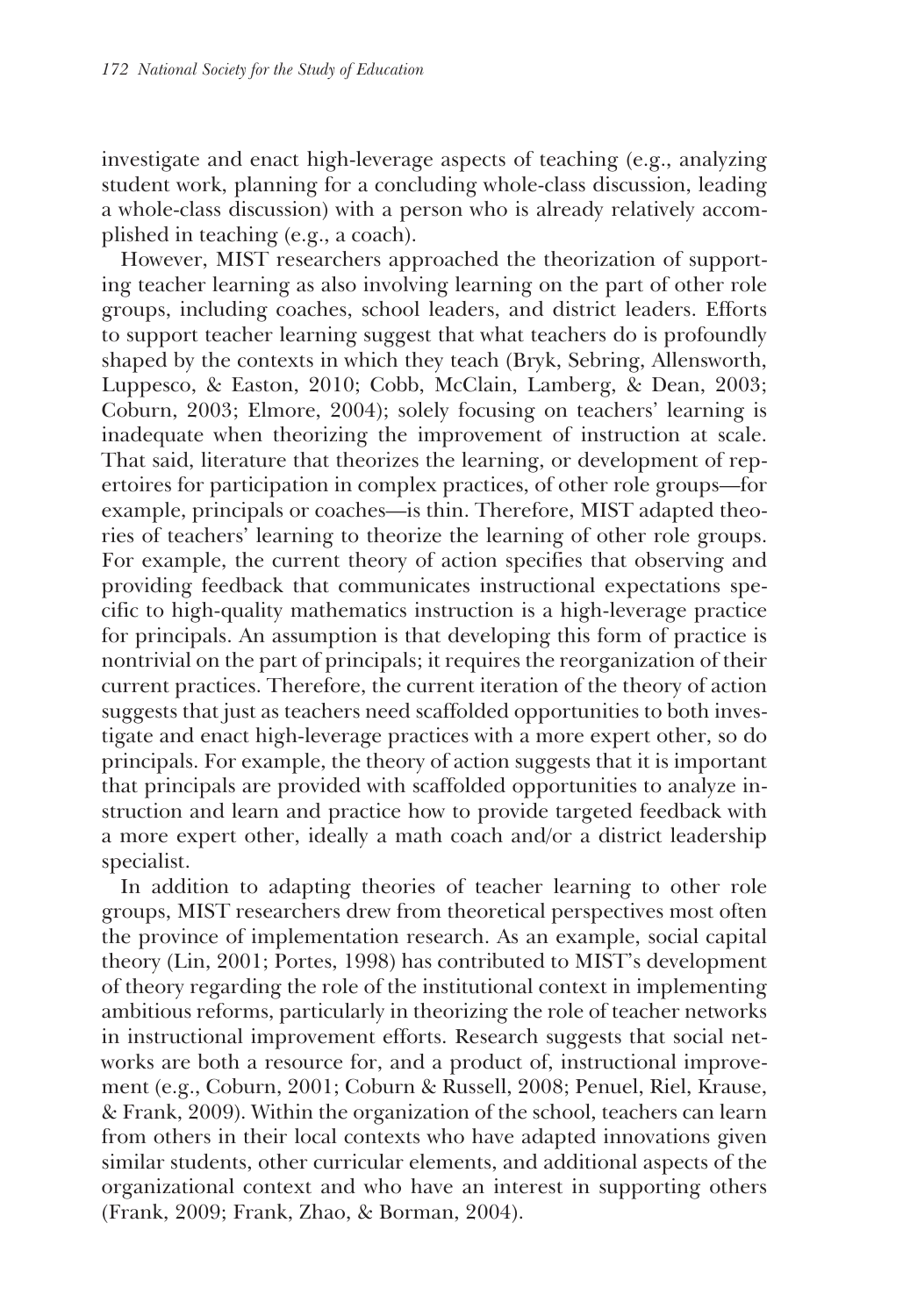Given the literature on the importance of social networks in supporting instructional improvement at scale, MIST team researchers administered social network surveys to all 300 math teachers across the 30 schools in the study during Years 2–4 of Phase I of the project. Researchers conducted a series of quantitative social network analyses, focusing on the structural features of networks (e.g., nature of ties, frequency of interactions) and resources available from network members (e.g., expertise). Outcomes that were modeled as functions of the network included assessments of teachers' mathematical knowledge for teaching (Hill, Schilling, & Ball, 2004) and the quality of teachers' instructional practices (Boston, 2012). The social network analyses have suggested that the presence of one or more teachers who have already developed relatively accomplished practices in a network appears to be crucial in supporting improvement (Sun & Frank, 2011). Teachers' interactions with more accomplished colleagues are related to significant improvements in their mathematical knowledge for teaching and in the quality of their instructional practices. Furthermore, the level of sophistication of the practices of the most accomplished teacher in a school is related to overall improvement in the quality of instruction in the school (Sun & Frank, 2011).

Given these findings, in the current iteration of the theory of action, MIST researchers emphasize the importance of designing conditions in which teacher networks might develop for two reasons. First, the development of dense networks might indicate that teachers trust one another and hold each other accountable for supporting student learning, both of which are important in sustaining improvement in instructional practice (Bryk & Schneider, 2002; Penuel et al., 2009). Second, teacher networks may provide teachers with access to expertise. That said, the extent to which teachers actually access one another's expertise depends crucially on the nature of activities in which they engage with one another (Coburn & Russell, 2008).

An understanding of the mechanisms underlying a "network effect" can be enhanced by employing qualitative methods, which enable nuanced attention to the content of actors' interactions in networks related to their negotiation of new practices. Directly investigating the content of interactions has the potential to provide further insight into the mechanisms through which social networks influence implementation. For example, in a study of one district's implementation of reform mathematics curriculum, Coburn and colleagues (Coburn & Russell, 2008; Coburn, Russell, Kaufman, & Stein, 2012) found that access to social networks characterized by a high level of mathematics teaching expertise, strong ties, and high-depth interactions (e.g., interactions focused on substantive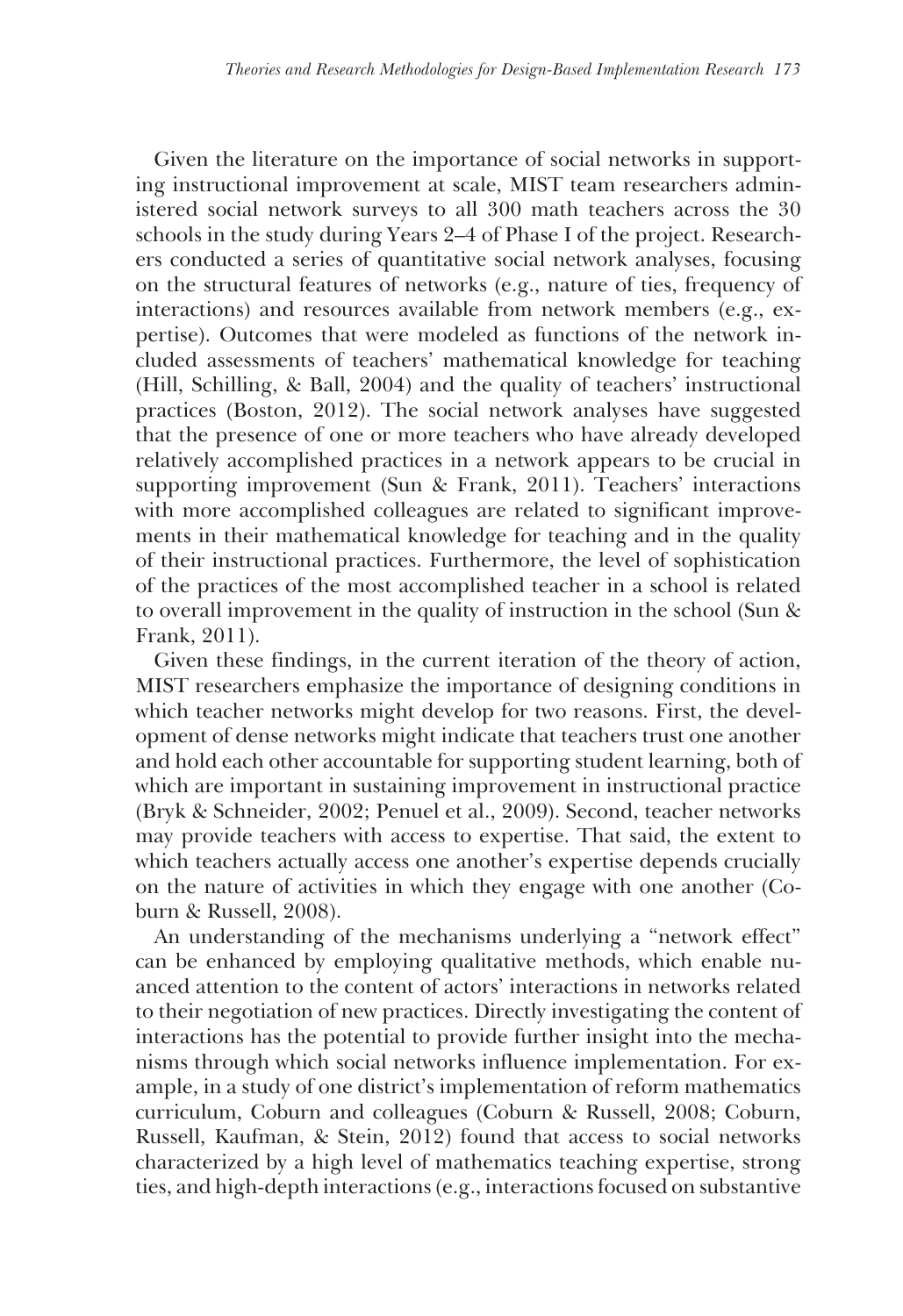issues related to mathematics and pedagogy) supported teachers' sustained enactment of reform mathematics strategies. In particular, teachers who had more substantive interactions with coaches had opportunities to develop nuanced understandings of reform strategies. As such, the "routines of interaction" between coaches and teachers explained the role social networks played in deepening teachers' enactment of reform strategies. More generally, qualitative analyses that unpack the content of educators' interactions contribute to DBIR endeavors by providing insight into the mechanisms underlying social network transactions, revealing *how* the nature of interactions can be a resource or impediment to the implementation of designed improvement efforts.

# ADAPTING CLASSROOM DESIGN-RESEARCH METHODOLOGIES

As described in detail elsewhere (Henrick, Cobb, & Jackson, in press), MIST has adapted classroom-based design-research methods to study, theorize, and contribute to instructional improvement at the scale of large urban districts. In typical classroom-based design research, researchers develop, test, and refine theories related to how an intervention can improve student learning. The researchers typically design the particular intervention and may implement or collaborate with the classroom teacher in implementing the intervention. Design cycles are often at the timescale of a lesson (1 day of instruction). Theory building tends to focus on students' learning and the conditions necessary for supporting that learning (Cobb, Confrey, diSessa, Lehrer, & Schauble, 2003).

DBIR entails the development, testing, and refinement of theories related to improving the implementation of a particular intervention (Penuel et al., 2011). In MIST, the "intervention" involved the set of strategies that district leaders designed to improve the quality of middle-grades mathematics instruction. The researchers did not design or implement the intervention themselves. Instead, they studied the implementation of the district leaders' designs. Additionally, MIST design cycles were at the timescale of a school year, as opposed to the daily cycle often used in classroom-based design research. This is because district leaders tend to design their strategies for improving classroom instruction in summer and then readjust them the following summer.

With these kinds of adaptations, design-based research is particularly well suited to studying and contributing to instructional improvement at scale. As Cobb, Confrey et al. (2003) wrote, in design-based research, "The intent is to investigate the possibilities for educational improvement by bringing about new forms of learning in order to study them" (p. 10). In the case of MIST, by providing feedback and recommendations specific to the district's enacted strategies, the researchers were in a position to influence district leaders' adjustment of strategies. As the MIST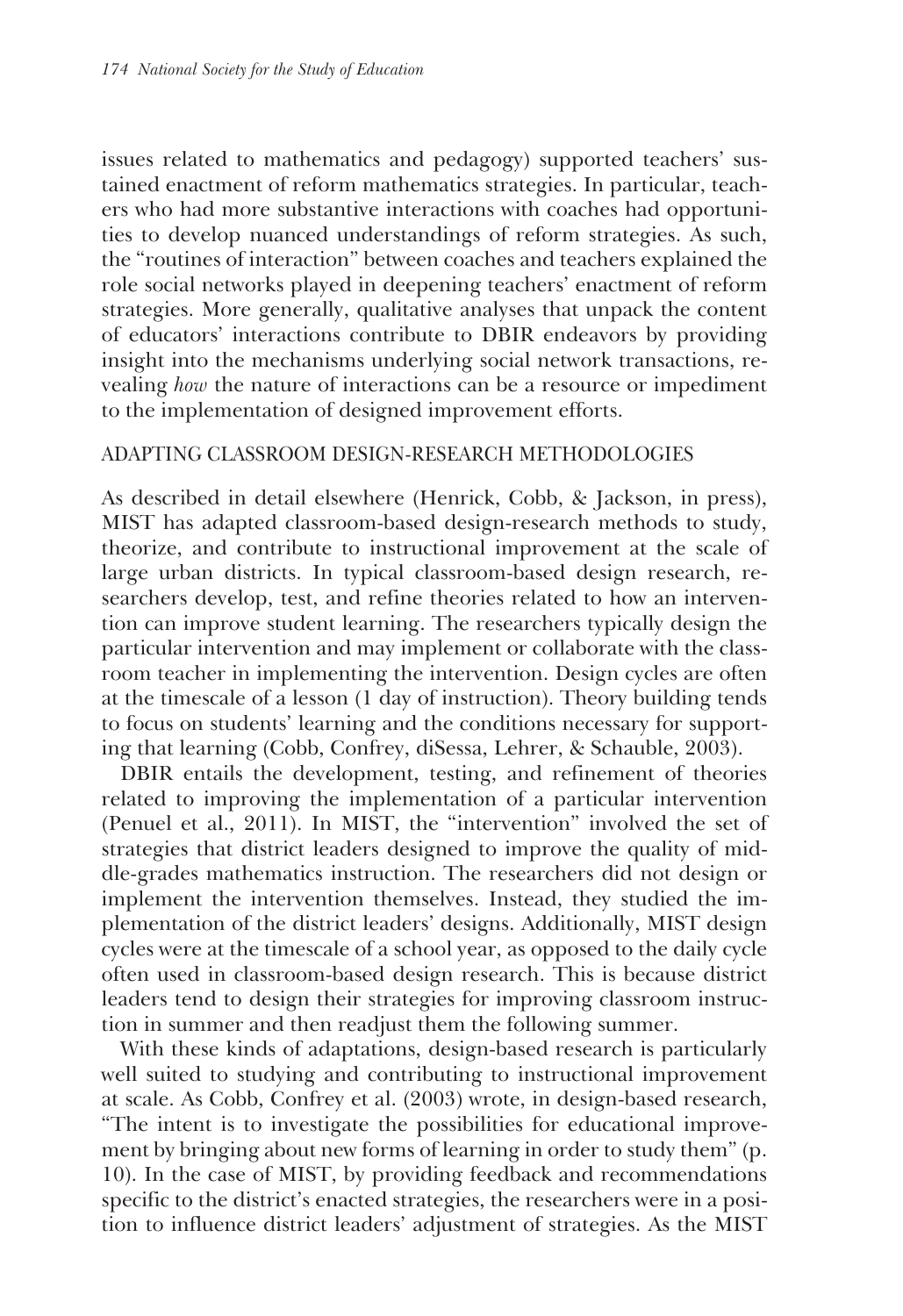team reports in this Yearbook, district leaders acted on the recommendations to a remarkable degree. Researchers were therefore in a position to study the consequences of revising particular supports for role groups' learning the following year. The iterative design cycles in four districts allowed the team to place their current "theories in harm's way" (Cobb, Confrey, et al., 2003, p. 10), thereby allowing for the testing, refinement, and elaboration of a more generalizable theory of action for instructional improvement in mathematics.

# **SUMMARY**

MIST illustrates a number of principles and practices in theorizing instructional improvement at scale that are likely to be of use to others engaged in design-based implementation research. First, the project illustrates the value in organizing empirical research to develop, test, refine, and elaborate a theory of action. Second, it illustrates the value of bridging and adapting literatures—for example, teacher learning and implementation—that have traditionally remained somewhat siloed. Third, it illustrates the value of adapting classroom design-research methodologies to studying and contributing to instructional improvement at scale.

# CASE 4: THE STRATEGIC EDUCATION RESEARCH PARTNERSHIP

The fourth guiding principle of DBIR is that it is concerned with "developing capacity for sustaining change in systems" (Penuel et al., 2011, p. 332). Here, we turn to the Strategic Education Research Partnership (SERP; see Donovan, Snow, & Daro, 2013, this Yearbook) as an example of a partnership model that is centrally concerned with developing infrastructure to support practitioners, researchers, and designers to collaboratively address significant problems of practice. As Donovan et al. (2013, this Yearbook) clarify, SERP's short-term goal is to address problems of practice and positively impact student achievement. However, SERP's long-term goal is to support a fundamentally different working relationship between researchers, practitioners, and designers aimed at supporting the development of ways of working, knowledge, and tools that support sustained educational improvement.

The SERP model is distinct from conventional researcher–practitioner collaborations. Local and national SERP staff coordinate work in the "field sites," which are "ongoing partnerships with school districts in which the norms and routines of collaboration evolve with experience and become deeply rooted over time" (Donovan, 2011, pp. 1–2). District leaders drive the effort to identify and propose the focal problem of practice. Researchers are recruited to participate in a particular field site to address a specific problem because they bring targeted expertise to the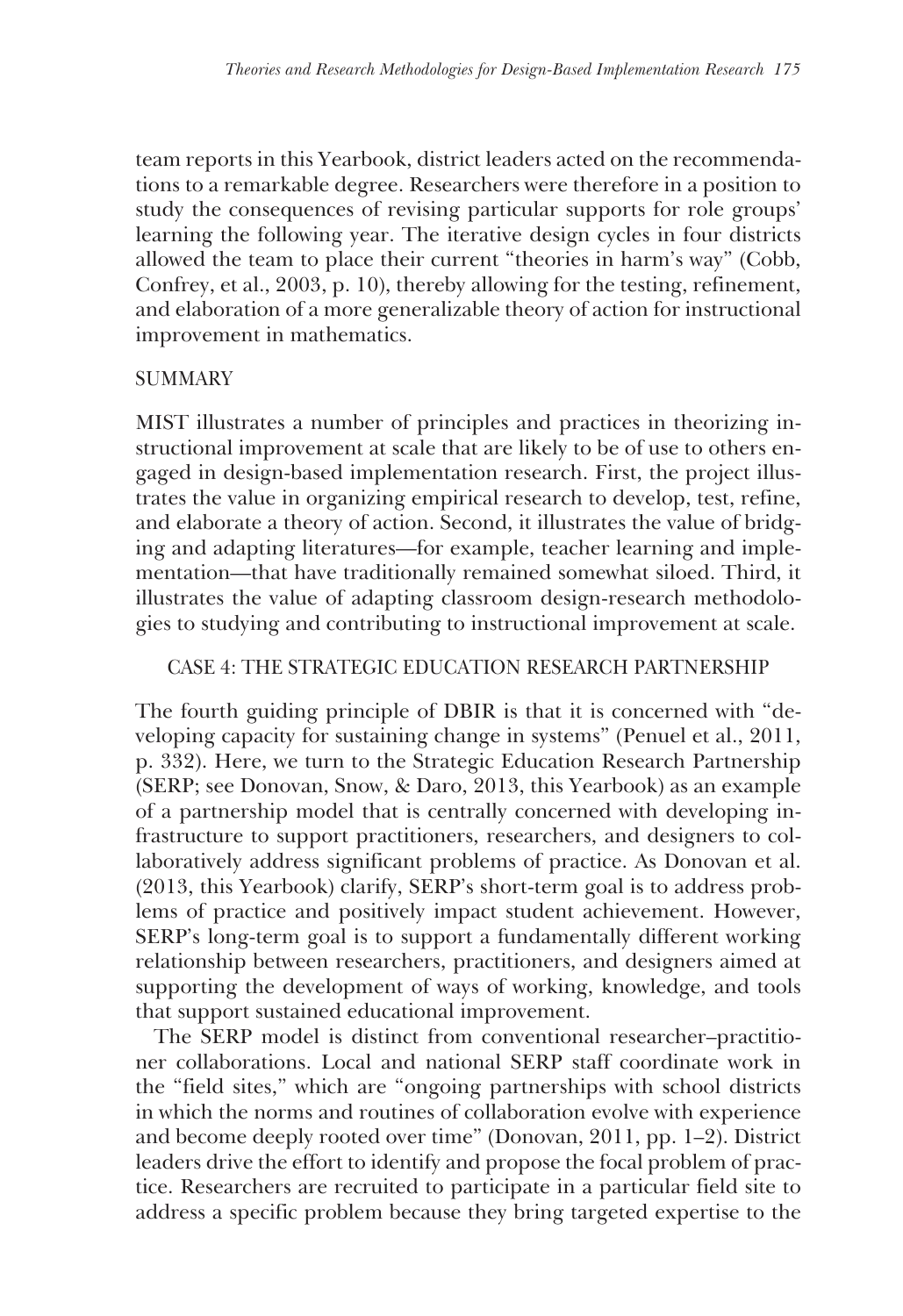work. This contrasts with typical researcher–practitioner relationships, in which researchers approach practitioners to study a phenomenon, pilot an intervention, test a theory, and so forth. As Snow and Donovan (2011) wrote, "If educational research is to be relevant to practice, it does not have the luxury of starting from theory. Rather, educational researchers should be willing to take on the issues seen as most pressing by practitioners themselves" (pp. 4–5). Researchers then engage in the design of interventions specific to the problem of practice, and practitioners field test the interventions and provide feedback regarding usability and efficacy to the designers, who in turn refine the intervention (Snow & Donovan, 2011).

# GROUNDING THE DESIGN OF INTERVENTIONS IN THEORIES OF LEARNING AND IMPLEMENTATION

Similar to Carnegie and MIST, the work of SERP draws from theoretical perspectives specific to individuals' academic learning in particular content areas as well as literature regarding school reform that is more generally the province of educational leadership and policy. The nature of the theoretical perspectives or bodies of literature specific to learning that impact the design of any given intervention depends, of course, on the nature of the focal problem of practice. Any designed SERP intervention is grounded in goals for students' learning of a particular skill or concept and informed by theory and literature specific to learning that skill or concept.

For example, in one of the field sites, Boston Public Schools (BPS), SERP partners designed and implemented the Word Generation program in response to district leaders' identification of challenges in literacy achievement in the middle grades. The Word Generation program focuses on students' development of academic vocabulary across various content areas. It consists of "a set of activities designed to ensure that middle grades students learned all-purpose academic words by encountering them in authentic texts, and having opportunities to use them in math, history, and science as well as in English language arts reading and writing activities" (Snow & Donovan, 2011, pp. 10–11). The orientation and design of the Word Generation program are grounded in what the research on language and literacy learning suggested would support middle-grades students' development of academic vocabulary (Snow, Uccelli, & White, in press).

Theories regarding educational reform, educational policy, and organizational learning also inform the SERP design of particular instructional interventions (Snow & Donovan, 2011). In SERP, theories about the importance of internal coherence at the school level (Abelman, Elmore,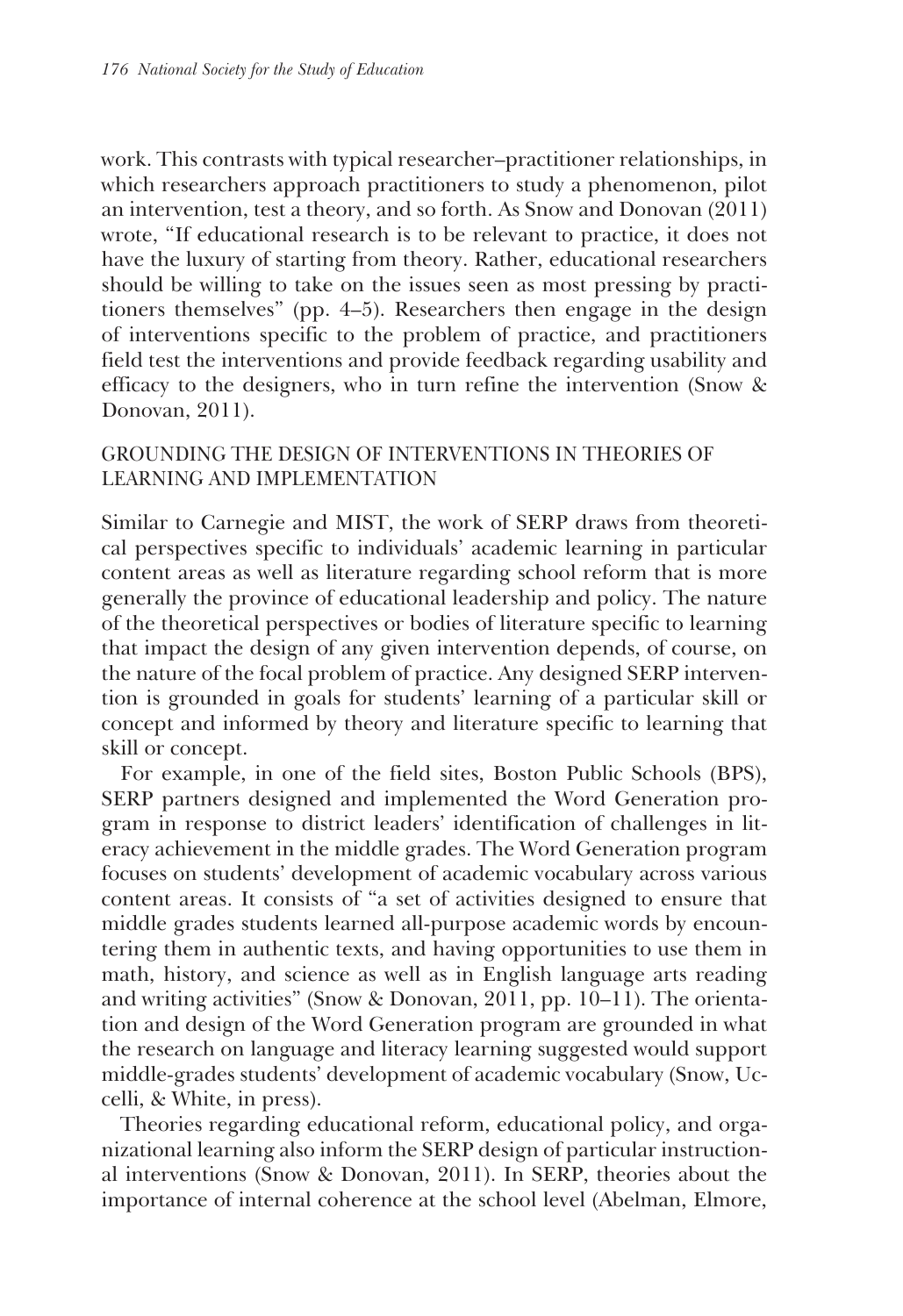Even, Kenyon, & Marshall, 1999; City, Elmore, Fiarman, & Teitel, 2009) have been especially influential. Internal coherence is defined as "a school's capacity to engage in deliberate improvements in instructional practice and student learning across classrooms over time" (Elmore, Forman, Stosich, & Bocala, 2012, p. 2). It includes three aspects identified as crucial in the school improvement literature: "leadership focused on the support for instructional improvement, individual and collective efficacy beliefs of faculty related to instructional practice and student learning, and the whole school and team-level organizational structures and processes that support improved instruction and student achievement over time" (SERP, 2012; see also Elmore et al., 2012). On the premise that improved internal coherence of schools is likely to result in better implementation, the SERP design group associated with the Word Generation program proposed that the school organization experts design an instrument to help differentiate high- and low-coherence schools (SERP, 2012). Under Elmore's direction, experts in school organization and educational reform designed an "internal accountability instrument" to place schools on a developmental continuum of internal coherence. An important note is that assessments of schools' internal coherence impact design decisions made in the context of the SERP work.

SERP's efforts to improve internal coherence are grounded in organized work aimed at helping schools align the goals and strategies for instructional improvement (Elmore et al., 2012). For example, based on results using the internal accountability instrument, SERP partners worked closely with "low coherence schools" to implement the Word Generation program and, at the same time, to improve their overall internal coherence. In other words, the Word Generation program served as a vehicle to both ground and support efforts at improving internal coherence more generally. Word Generation included more traditional forms of teacher support (e.g., teacher guides, professional development); however, it was also purposefully designed to foster collaboration among teachers and to be dependent on administrator support. For example, it was "designed to be implemented by grade-level teams sharing responsibilities because lessons were distributed across the days of the week—a design feature that incidentally imposed the need for grade-level teams to communicate about scheduling" (Snow & Donovan, 2011, p. 8). In addition, SERP designed professional development for school leaders that examined the school profiles generated by assessments of schools' internal coherence (Elmore et al., 2012). More generally, SERP partners have suggested that because Word Generation is designed to be enacted across subject areas and "provide[s] the opportunity to work toward a shared goal," it is a useful vehicle for improving internal coherence (SERP, 2012).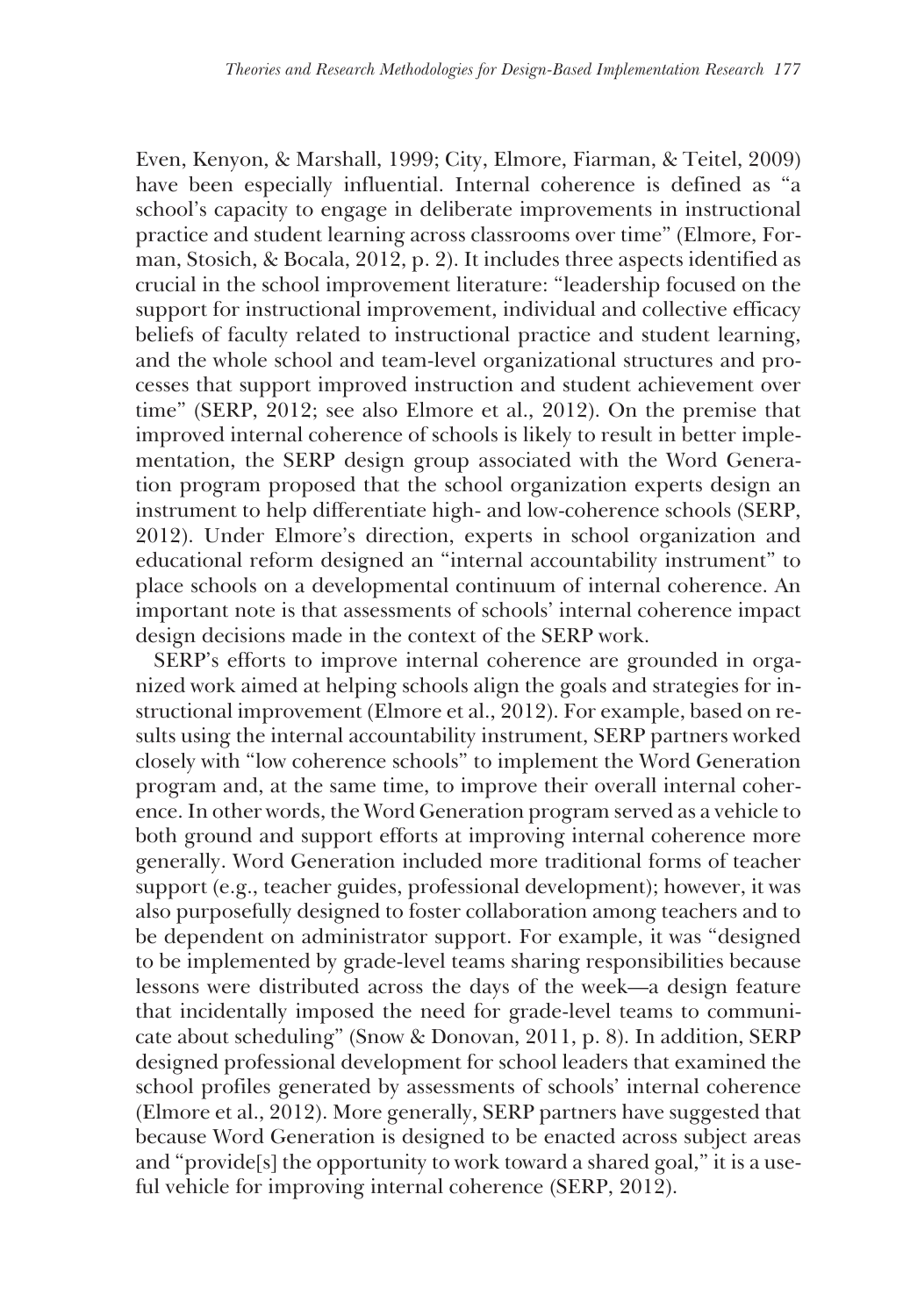# BUILDING INFRASTRUCTURE TO SUPPORT PRODUCTIVE WORK ACROSS RESEARCHERS AND PRACTITIONERS

One of the unique features of SERP is how SERP staff deliberately build infrastructure that supports productive work across researchers and practitioners. For example, each field site is coordinated by a core group that is jointly led by district leaders, lead researchers, and SERP staff and that is charged with deciding the overall direction for the field site's work, including the selection of a focal problem of practice. This design choice is motivated by recognition that authority relationships have forestalled prior efforts to bridge research and practice: District leaders lacked authority over the focus of the investigation, and researchers lacked authority over practice necessary to implement designs (Coburn, Bae, & Turner, 2008; Coburn & Stein, 2010). In SERP, the overall direction for the field site's work is selected primarily by practitioners who are expected to gain authority over the subsequent design and evaluation strategy, while researchers are given greater authority over instructional planning that is necessary to support implementation of new tools and interventions.

The team structure of SERP field sites aims to engineer social interactions that build capacity for system learning and the generation of novel solutions to systemic problems and to overcome some of the factors that typically prevent productive interaction between researchers and practitioners, such as asynchronous work practices and status differentials (Coburn & Stein, 2010; Grossman, Wineburg, & Woolworth, 2001). Depending on the nature of the problem selected by the core group, the research team and the design team are strategically selected to include problem-specific expertise, representing both learning and implementation issues. The research team is charged with working closely with local practitioners to learn about the nuances of the problem space and the nature of existing practice in a system. This process enables the research team to share critical knowledge about the problem and existing practice with the design team to inform their efforts to develop tools to support improvement. The research team and practitioners subsequently test and iteratively refine tools.

By creating what Coburn and Stein (2010) called "interactive spaces" in which researchers and practitioners engage in collaborative work, existing research understandings and knowledge of practice can inform the design of innovations that in turn enrich both practical knowledge and research understandings. Social capital theory suggests that the extent to which these interactive spaces result in productive interactions will depend on factors such as the development of relational trust, norms of interaction, shared commitment to a problem, and routines for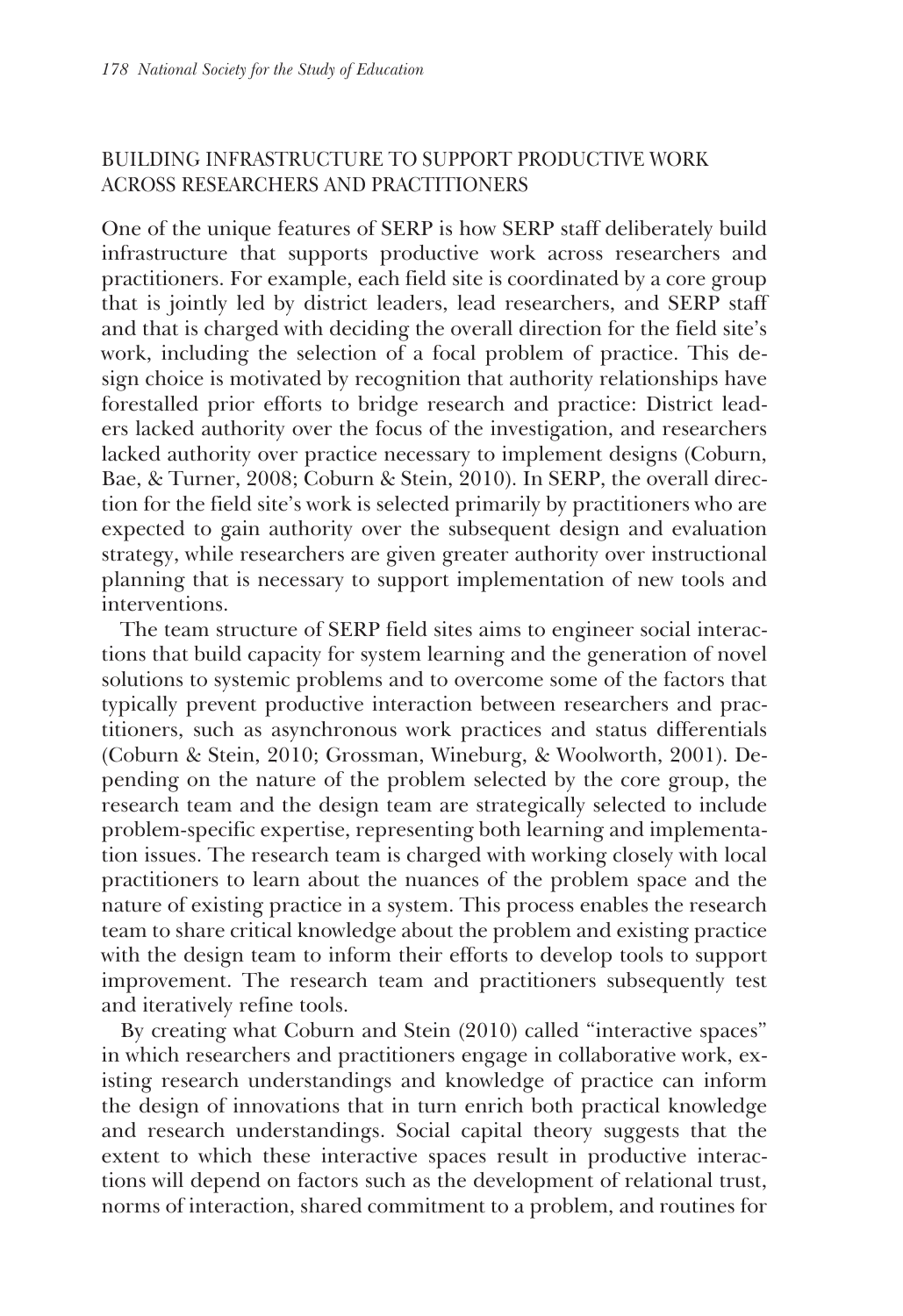collaboration (Bryk & Schneider, 2002; Coburn & Russell, 2008; Moolenaar & Sleegers, 2010). The type of sustained engagement of researchers, practitioners, and designers envisioned by SERP organizers for the field sites may contribute to the development of such social capital. As such, the structuring of work to include practitioners, researchers, and designers engaged in joint work around key aspects of the reform goals enables the type of sustained and substantive interaction that can support system learning and the generation of novel solutions.

Building an infrastructure for high depth interaction among teams with diverse expertise also enables the recruitment of diverse methodologies. For example, in the case of Word Generation, different methodologies were employed at multiple stages of the design and intervention process. A design-based research approach was used to develop instructional tools (e.g., the Word Generation lessons) and interventions to support implementation (e.g., professional development for school leaders). Quasi-experimental methods were used to evaluate the initial effectiveness of the core instructional program and identify factors that support successful implementation such as professional development (a minimum of 4 hours before launch); strong leadership support (including accountability for practitioner engagement in implementation); faculty collaboration; and dedicated staff to coordinate the work in schools (e.g., collect writing samples, interface with designers, and oversee assessments; Snow, Lawrence & White, 2009). In addition, randomized controlled trials aimed to establish the efficacy of the Word Generation intervention at scale.

# **SUMMARY**

SERP illustrates the value in grounding the design of interventions in both theories of learning and implementation, particularly if the goal is to improve student learning, teacher learning, and school capacity (Snow & Lawrence, 2011). For example, at the student level, the Word Generation program aims to build knowledge of high-frequency academic words. At the teacher level, the program aims to promote regular use of effective pedagogical strategies for teaching vocabulary, modeling comprehension, and promoting discussion in everyday instruction. At the school level, the program helps facilitate faculty collaboration across grades and content areas in service of instructional coherence. In addition, SERP illustrates productive ways in which to target the development of capacity for researchers and practitioners to collaboratively address problems of practice with high salience for local practitioners.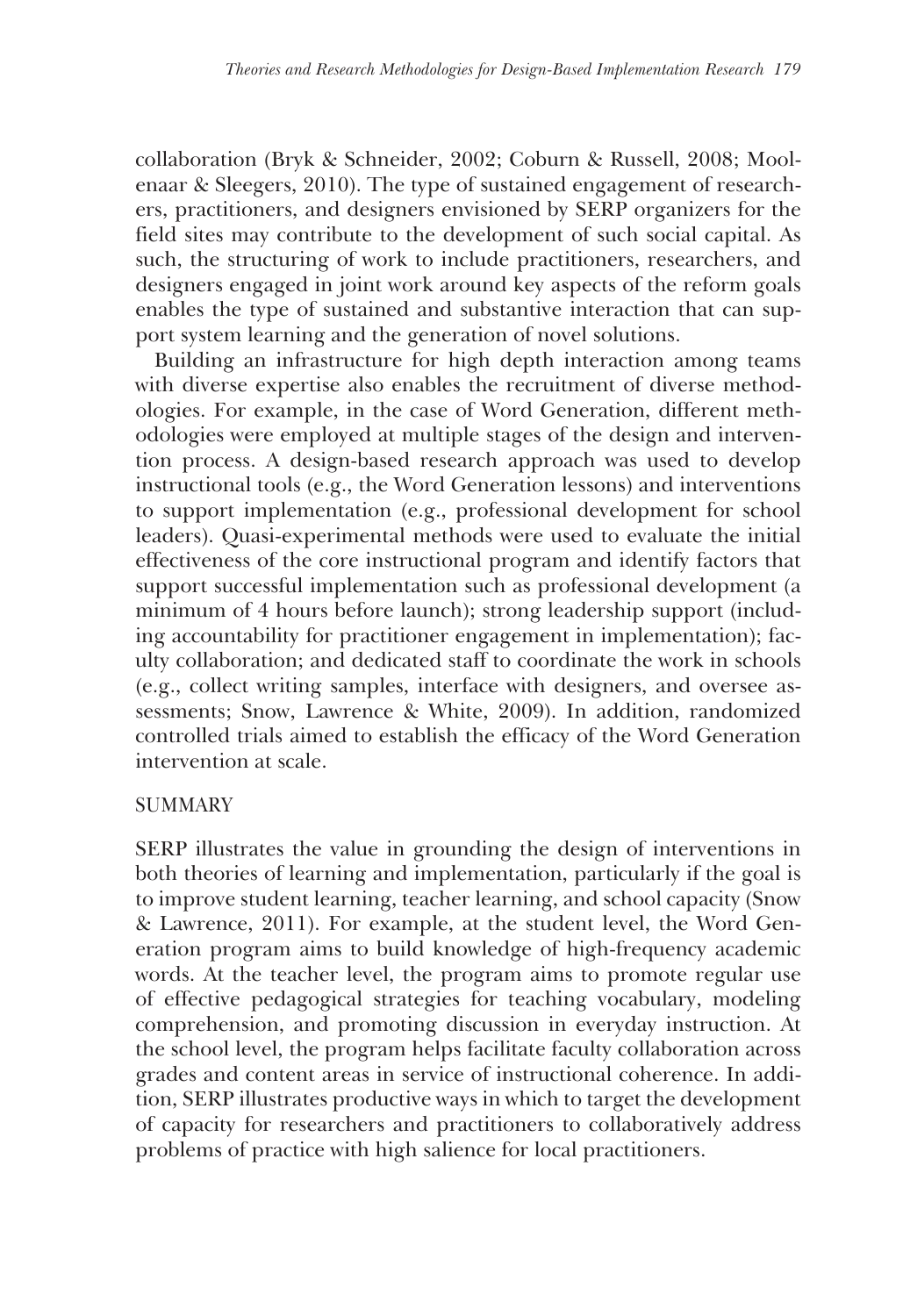#### DISCUSSION

Throughout the chapter, we have highlighted theories and methods with potential for guiding DBIR-like work. For theories to have utility, they should provide a potential explanation for how designed tools or practices contribute to learning and/or how certain conditions support the implementation of those tools and practices in organizations and systems. For methods to have utility, they should be closely connected to the theoretical framing of the phenomena and inform the design of interventions, the study of implementation, and the refinement of interventions. In this section, we look across the four cases and make observations about theories and methods that are particularly well suited to DBIR. We begin by identifying some commonalities in the way these projects conceptualize learning, implementation, and/or organizational context; in doing so, we point to theories and/or characteristics of the projects' use of theory that may have utility beyond the individual cases profiled in this chapter. Similarly, we comment on the methodological approaches of these projects and explore the interplay between theories and methods.

At its core, DBIR is concerned with addressing persistent problems of teaching and learning. Therefore, theories of learning should play a central role in the design of interventions. The cases we explored each drew on learning theories that emphasize how the learning process is shaped by teaching and by being situated in particular social and organizational contexts. Of course, the selection/adaptation of appropriate theories of learning necessarily depends on the nature of the problem a project is addressing. However, as illustrated in the MIST case, theories that account for the learning of multiple role groups (e.g., students, teachers, administrators, professional development providers) have an especially important role to play in the design of interventions aimed at addressing persistent problems of teaching and learning.

The cases, particularly the Carnegie Pathways program and MIST, illustrate a productive characteristic of DBIR—the blending and adaptation of theories of learning (and with theories of organizational context and implementation) that are traditionally investigated in separate lines of research. For example, in the Carnegie Pathways program, given the focus on community college students' mathematics learning, the team drew on theories of the relationship between the tasks posed to students and students' opportunities to develop enduring understandings of mathematics (e.g., Stein & Lane, 1996). However, the Carnegie Pathways program also draws on theories of noncognitive factors that impact students' learning—for example, theories of motivation—in defining the focal problem of practice and subsequent design work. Theories of the relationship between mathematics instruction and student learning,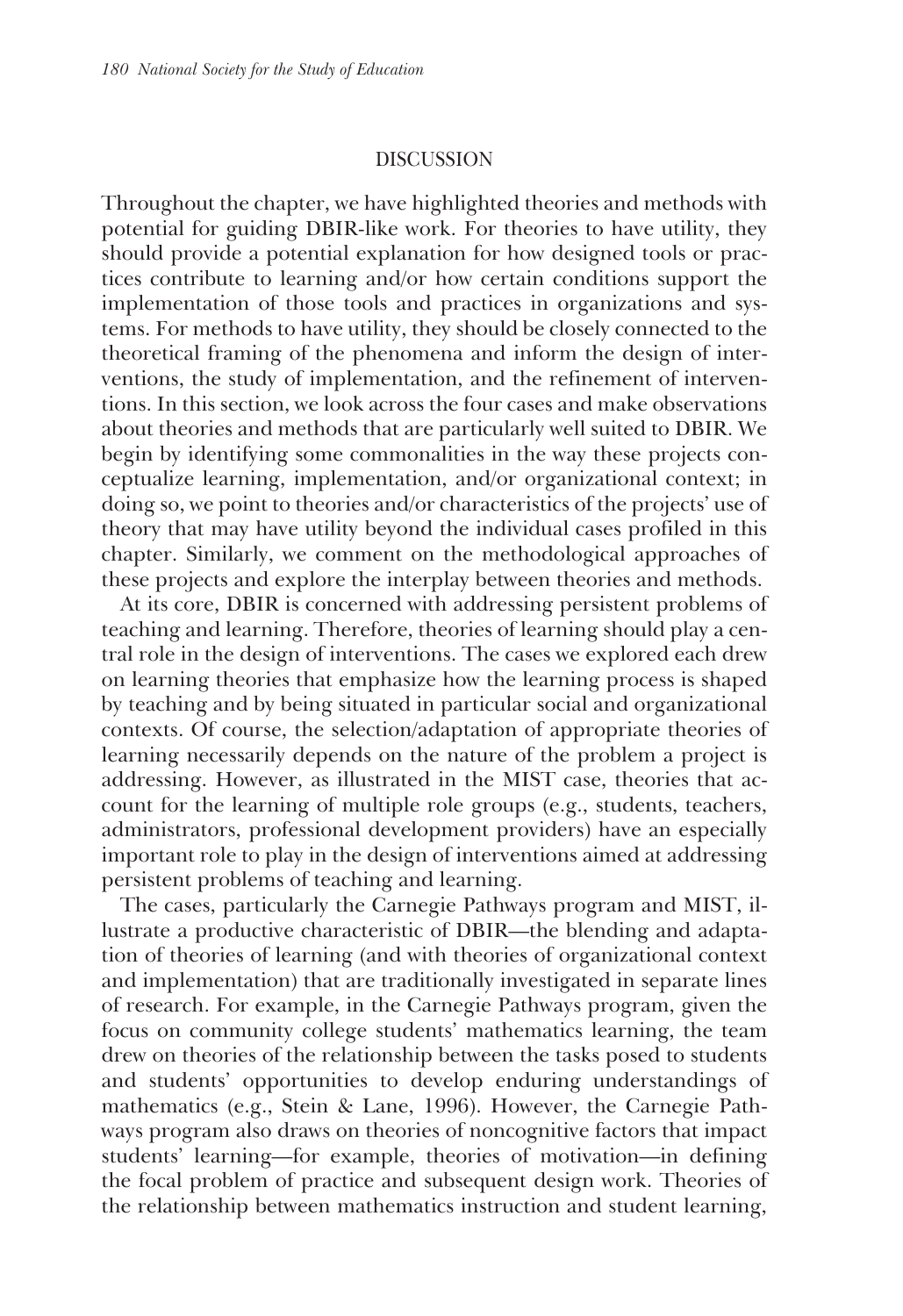and content-neutral theories of motivation and engagement are rarely brought together in more traditional forms of research. More generally, a focus on addressing problems of practice—rather than solely contributing to academic knowledge, which tends to report to disciplinary boundaries—opens up the possibility of, and in fact likely demands, the integration and adaptation of theories of learning (and otherwise), if a problem is to be sufficiently addressed.

As we look across the four cases, we see commonalities in the way implementation is (or can be) conceptualized, which suggests that there may be a set of theoretical perspectives that are useful when understanding implementation in DBIR endeavors. First, social capital theory and network theory have the potential to explain how social structures can support productive collaboration for educational improvement. By definition, DBIR requires that practitioners, researchers, and designers work together to design and implement new materials and practices for learning. Theories of social capital and networks call attention to how interaction among people working across organizational boundaries enables the transfer of valued resources such as expertise, knowledge of practice, and even routines of interaction (Adler & Kwon, 2002; Coburn & Russell, 2008; Hansen, 1999; Reagans & McEvily, 2003). It also calls attention to the way that interactions can be structured for productive joint work, including opportunities for the development of strong ties through frequent interaction that engender trust and shared goals. Particular patterns of interaction have been associated with outcomes important to DBIR, such as transfer of complex information, diffusion of innovation, and reform implementation (Adler & Kwon, 2002; Frank et al., 2004; Penuel et al., 2009; Uzzi & Lancaster, 2003). This suggests that the social architecture that DBIR fosters is critical to the generation of new knowledge about learning and the implementation of new tools and practices.

In each of the cases, participants work across organizational boundaries to engage in collaborative design, implementation, and research. Theory that helps to unpack the complexity of interorganizational joint work is therefore relevant across projects. Theory suggests that this work requires coordination (Provan & Milward, 2005; Thomson & Perry, 2006; Thomson, Perry & Miller, 2007) and points to the role of a coordinating actor or organization (Bryk et al., 2011). Each of the cases we highlighted in this chapter had an organization that acted as a hub for the project, but each was positioned differently and took on a different role. Carnegie and SERP are both led by a hub organization that provides centralized coordination for the work of practitioners, designers, and researchers. The Gardner Center and the YDA project act as more of an intermediary than a centralized coordinator: They provide a service that enables the generation of new artifacts (integrated data) that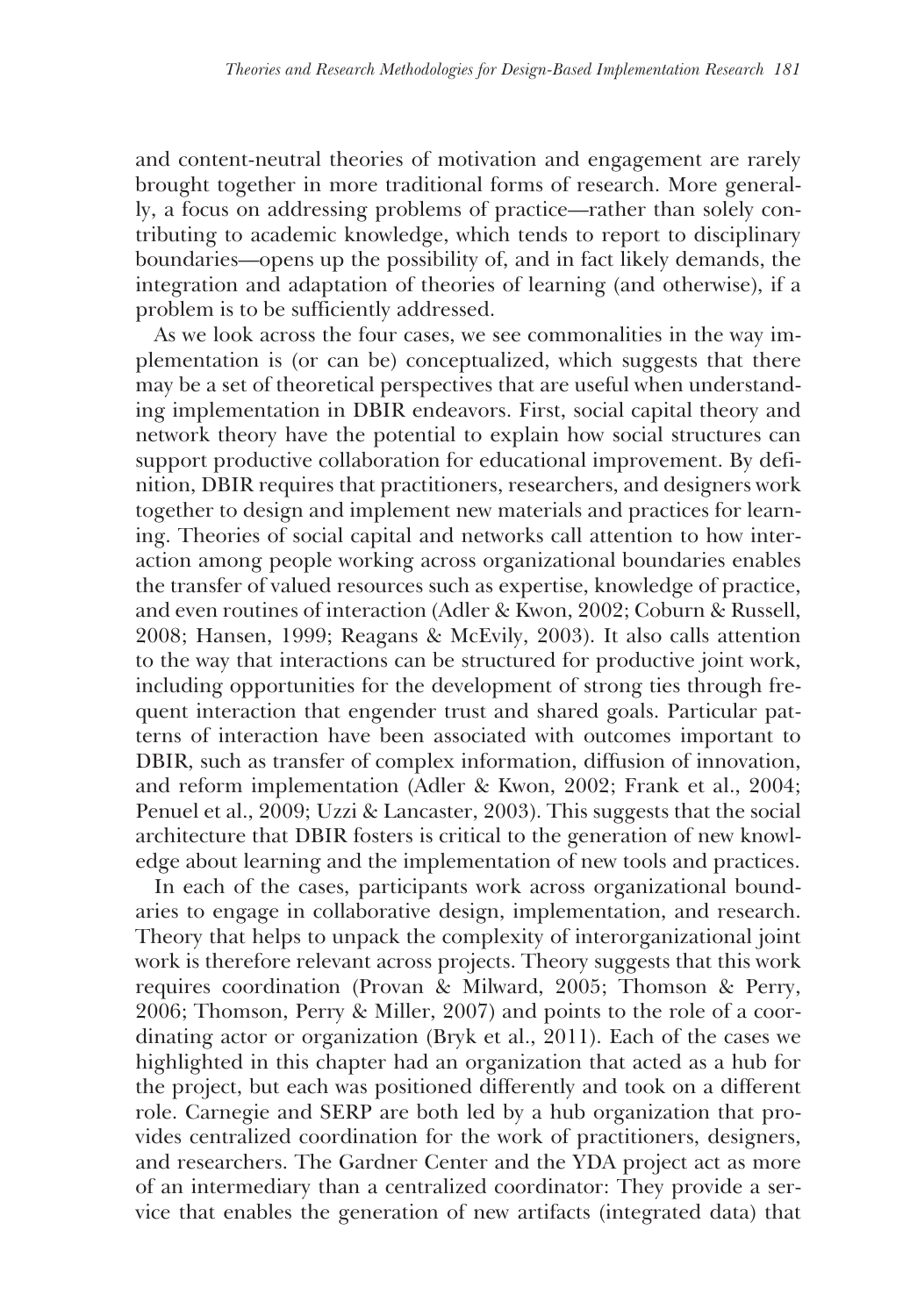in turn enable community partners to work together to support youth development, but they do not directly drive the design effort. Similarly, MIST is positioned to be a critical friend to its partner districts but does not directly coordinate their instructional improvement work. Given that DBIR requires new roles for researchers and practitioners, it is possible to generate theory about these roles and relations and the conditions under which different organizational configurations are warranted or optimal.

In addition to providing explanations, theories in DBIR guide the selection of methodological strategies that include the identification of the core constructs, relationships, and hypotheses that will be systematically investigated. Looking across the four projects we have discussed reveals the value of a breadth of methodologies within DBIR. The work of DBIR encompasses many different kinds of tasks, from negotiating a problem space with diverse stakeholders, to the iterative design and testing of learning-focused interventions and plans for implementation. Accomplishing these different functions requires a range of methods. The cases highlighted in this chapter spotlight the use of improvement science routines, such as 90-day cycles and driver diagrams to map a problem space (Langley et al., 2009), the use of design-based research methods to generate and study new designs for learning (Cobb, Confrey, et al., 2003; Henrick et al., in press), and the use of survey-based research, randomized controlled trials, and qualitative case studies to elaborate theory and generate empirical findings about learning and implementation.

The cases also reveal the development of novel methodologies, particularly in the YDA case, that facilitate the transformation of data into knowledge for practice improvement. For example, event history and geo-spatial maps enable the visualization of the complex youth development field in ways that contribute to the design of planned change efforts. Work that brings together interdisciplinary teams including practitioners is bound to demand and give rise to novel methods and hybrid methodologies. Given this diversity of approaches, it becomes critical for the emerging DBIR community to establish and periodically refine standards for what constitutes rigorous methods and an evidentiary warrant for claims in the context of doing DBIR (see Means & Harris, 2013, this Yearbook, for a related discussion).

This Yearbook constitutes an important part of building DBIR as a field in that it brings together people engaged in similar work to reflect on similarities and differences in practices across projects. At present, teams, including the ones described here, are developing knowledge and practice of how to engage in DBIR at the same time that they are actually engaging in the work. A significant part of this work entails identifying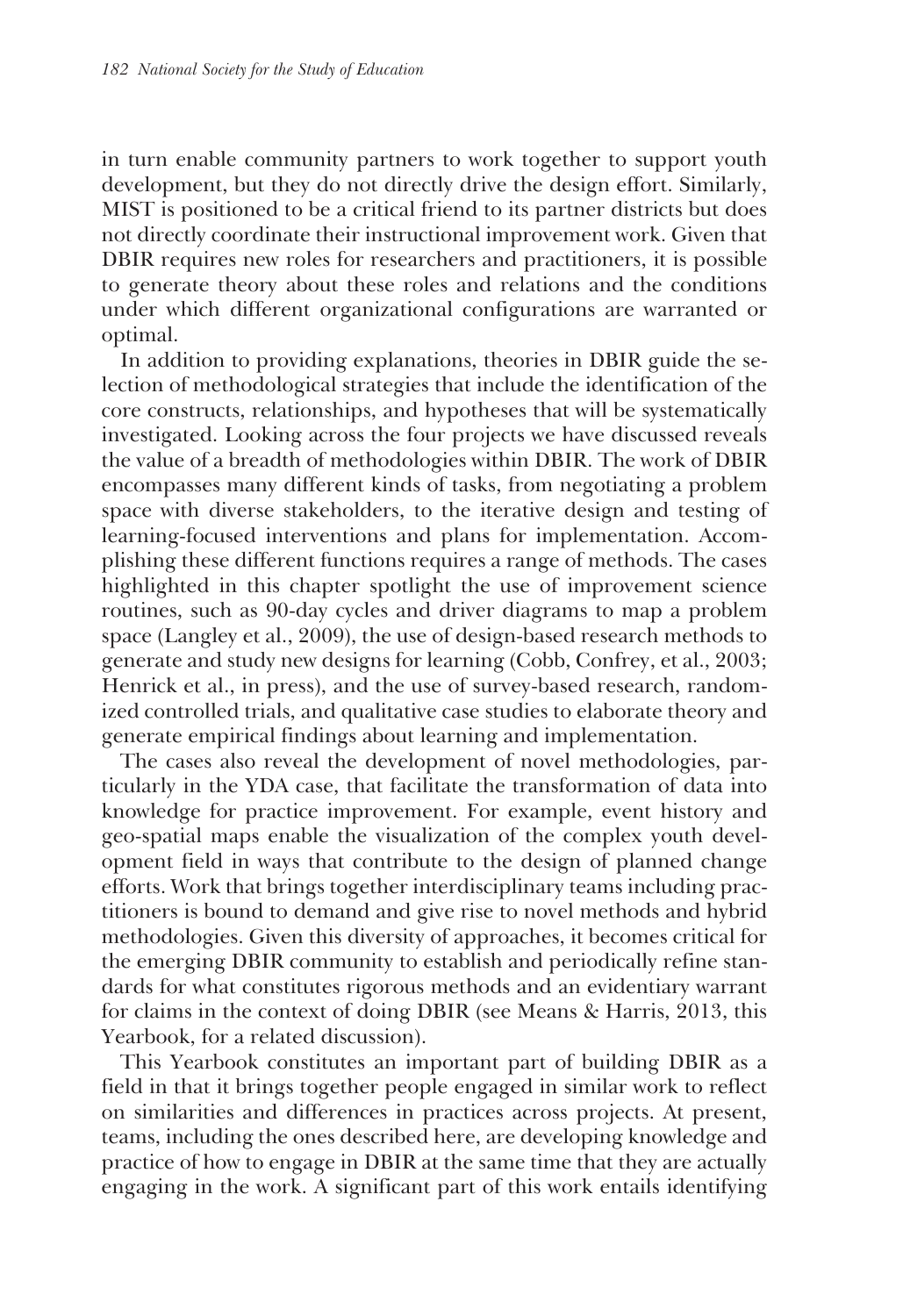theories of learning, implementation, and organizational context (which are often initially unfamiliar to at least some of the researchers on the team) that do useful work; learning how to blend and/or adapt those theories given the specific problem of practice being addressed; and identifying ways to methodologically study the implementation of the intervention in robust ways, which often entails the creation of novel methods. The cases we analyzed in this chapter illustrate different, productive approaches to identifying, adapting, and developing theories and methods in an effort to support the development of common language, knowledge, practices, and tools that future researchers can use to engage in DBIR. We anticipate that these approaches will be enhanced as more researchers and practitioners collaborate to identify pressing problems of practice and to design and study interventions.

# *Acknowledgments*

*Jennifer Lin Russell and Kara Jackson contributed equally to the writing of this chapter. Kara Jackson's contributions to the chapter were supported in part by the National Academy of Education/Spencer Postdoctoral Fellowship Program. We would like to thank Barry Fishman, Bill Penuel, and Annie Allen for their helpful guidance and editorship throughout the writing of this chapter.* 

#### *Notes*

1. The software developer and inventor Douglas Engelbart first coined this term to refer to groups engaged in collective pursuits to improve a capability of a system, such as the ability of schools to provide powerful teaching and learning opportunities to all students. As Dolle et al. (2013, this Yearbook) note, the Pathways project extends Engelbart's ideas by developing specific methods for fostering NICs.

2. Carnegie employs the term practical theory to denote theory that has direct application to the practical considerations of design and implementation and that is meant to be interrogated and refined through experience in practice.

# *References*

- Abelman, C., Elmore, R., Even, J., Kenyon, S., & Marshall, J. (1999). *When accountability knocks, will anyone answer?* CPRE Research Report Series RR-42. Philadelphia: Consortium for Policy Research in Education, University of Pennsylvania, Graduate School of Education.
- Adler, P. S., & Kwon, S. W. (2002). Social capital: Prospects for a new concept. *The Academy of Management Review*, *27*(1), 17–40.
- Argyris, C., & Schön, D. (1974). *Theory in practice: Increasing professional effectiveness.* San Francisco, CA: Jossey-Bass.
- Argyris, C., & Schön, D. (1978). *Organizational learning: A theory of action perspective.* Reading, MA: Addison Wesley.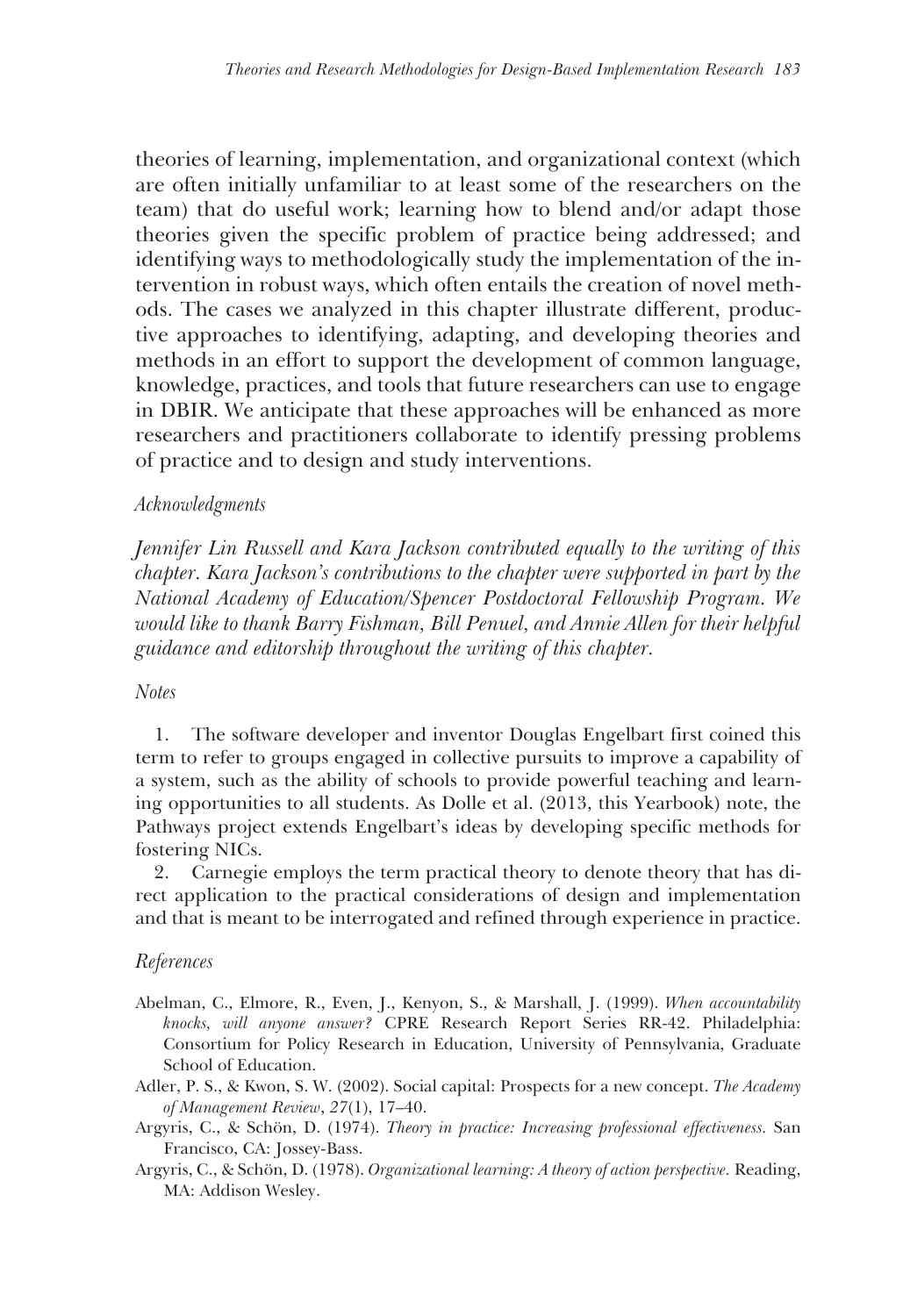- Bailey, T., Jeong, D. W., & Cho, S. W. (2010). Referral, enrollment, and completion in developmental education sequences in community colleges. *Economics of Education Review, 29*(2), 255–270.
- Ball, D. L., Sleep, L., Boerst, T., & Bass, H. (2009). Combining the development of practice and the practice of development in teacher education. *Elementary School Journal, 109*(5), 458–474.

Barron, B. (2006). Interest and self-sustained learning. *Human Development, 49*, 193–224.

- Barron, B. (2010). Conceptualizing and tracing learning pathways over time and setting. *National Society for the Study of Education Yearbook, 109*(1), 113–127.
- Beach, K. (1999). Consequential transitions: A sociocultural expedition beyond transfer in education. In A. Iran-Nejad & P. D. Pearson (Eds.), *Review of research in education* (pp. 101–139). Washington, DC: American Educational Research Association.
- Becker, M. C. (2004). Organizational routines: A review of the literature. *Industrial and Corporate Change, 13*(4), 643–677.
- Berwick, D. M. (2008). The science of improvement. *Journal of the American Medical Association, 299*(10), 1182–1184.
- Boatman, A., & Long, B. T. (2010). *Does remediation work for all students? How the effects of postsecondary remedial and developmental courses vary by level of academic preparation* (NCPR working paper). New York, NY: National Center for Postsecondary Research.
- Boston, M. D. (2012). Assessing the quality of mathematics instruction. *Elementary School Journal, 113*(1), 76–104.
- Bowker, G. C., & Star, S. L. (1999). *Sorting things out: Classification and its consequences*. Cambridge, MA: MIT Press.
- Bryk, A. (2009). Support a science of performance improvement. *Phi Delta Kappan*, *90*(8), 597–600.
- Bryk, A. S., Gomez, L. M., & Grunow, A. (2011). Getting ideas into action: Building networked improvement communities in education. In M. Hallinan (Ed.), *Frontiers in sociology of education* (pp. 127–162). New York, NY: Springer.
- Bryk, A. S., & Schneider, B. (2002). *Trust in schools: A core resource for improvement*. New York, NY: Russell Sage Foundation.
- Bryk, A. S., Sebring, P. B., Allensworth, E., Luppesco, S., & Easton, J. Q. (2010). *Organizing schools for improvement: Lessons from Chicago*. Chicago, IL: University of Chicago Press.
- Calcagno, J. C., & Long, B. T. (2008). *The impact of postsecondary remediation using a regression discontinuity approach: Addressing endogenous sorting and noncompliance* (NBER Working Paper No. 14194). Cambridge, MA: National Bureau of Economic Research.
- Carnegie Foundation for the Advancement of Teaching. (2012a). *Carnegie pathways mean success for developmental math students* (Press release). Palo Alto, CA: Author.
- Carnegie Foundation for the Advancement of Teaching. (2012b). *Improvement research.* Retrieved from http://www.carnegiefoundation.org/improvement-research/approach
- Castrechini, S., & Ardoin, N. M. (2011). Youth resource mapping: Partnering with service providers and youth to understand the supply and demand for youth services in a local context. *Perspectives on Urban Education*, *8*(2), 3–11.
- City, E. A., Elmore, R., Fiarman, S. E., & Teitel, L. (2009). *Instructional rounds in education.* Cambridge, MA: Harvard Education Press.
- Cobb, P., Confrey, J., diSessa, A., Lehrer, R., & Schauble, L. (2003). Design experiments in educational research. *Educational Researcher, 32*(1), 9–13.
- Cobb, P., & Jackson, K. (2011). Towards an empirically grounded theory of action for improving the quality of mathematics teaching at scale. *Mathematics Teacher Education and Development, 13*(1), 6–33.
- Cobb, P., Jackson, K., Smith, T., Sorum, M., & Henrick, E. (2013). Design research with educational systems: Investigating and supporting improvements in the quality of mathematics teaching and learning at scale. *National Society for the Study of Education Yearbook*, *112*(2), 320–349.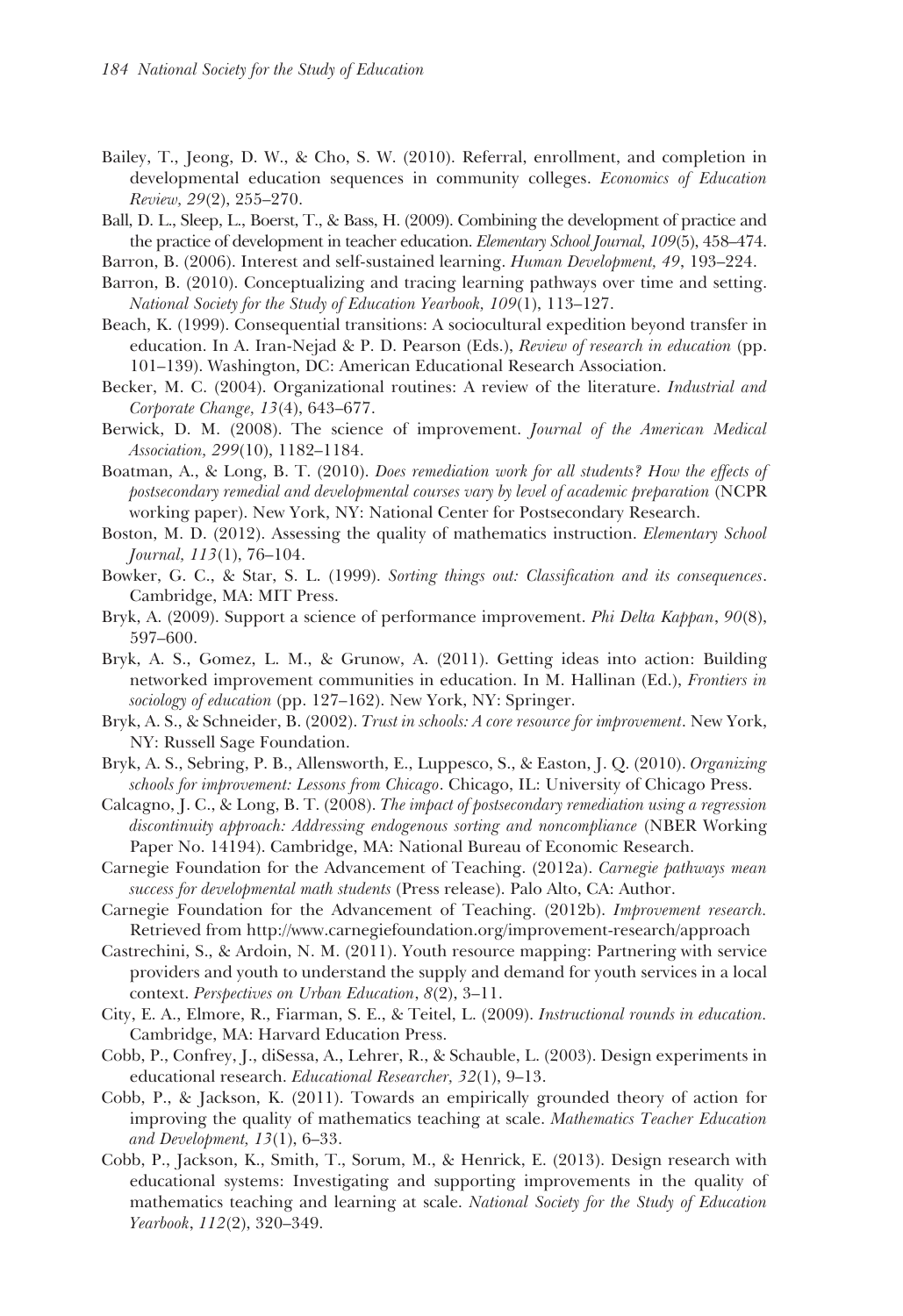- Cobb, P., McClain, K., Lamberg, T., & Dean, C. (2003). Situating teachers' instructional practices in the institutional setting of the school and district. *Educational Researcher, 32*(6), 13–24.
- Coburn, C. E. (2001). Collective sensemaking about reading: How teachers mediate reading policy in their professional communities. *Educational Evaluation and Policy Analysis, 23*(2), 145–170.
- Coburn, C. E. (2003). Rethinking scale: Moving beyond numbers to deep and lasting change. *Educational Researcher, 32*(6), 3–12.
- Coburn, C. E., Bae, S., & Turner, E. O. (2008). Authority, status, and the dynamics of insider-outsider partnerships at the district level. *Peabody Journal of Education*, *83*(3), 364–399.
- Coburn, C. E., & Russell, J. L. (2008). District policy and teachers' social networks. *Educational Evaluation and Policy Analysis, 30*(3), 203–235.
- Coburn, C. E., Russell, J. L., Kaufman, J. & Stein, M. K. (2012). How teacher social capital shapes the implementation of innovative standards-based mathematics curricula. *American Journal of Education, 119*(1), 137–182.
- Coburn, C. E., & Stein, M. K. (Eds.). (2010). *Research and practice in education: Building alliances, bridging the divide*. New York, NY: Rowman and Littlefield.
- Coburn, C. E., & Talbert, J. E. (2006). Conceptions of evidence-based practice in school districts: Mapping the terrain. *American Journal of Education, 112*(4), 469–496.
- Coburn, C. E., & Turner, E. O. (2012). The practice of data use: An introduction. *American Journal of Education, 118*(2), 99–111.
- Cohen, M. D., & Bacdayan, P. (1994). Organizational routines are stored as procedural memory: Evidence from a laboratory study. *Organization Science, 5*(4), 554–568.
- Colyvas, J. A. (2012). Performance metrics as formal structures through the lens of social mechanisms: When do they work and how do they influence? *American Journal of Education, 118*(2), 167–197.
- Coombs, R., & Metcalfe, S. (2000). Organizing for innovation: Co-ordinating distributed innovation capabilities. In N. Foss & V. Mahnke (Eds.), *Competence, governance and entrepreneurship: Advances in economic strategy research* (pp. 209–231). Oxford, England: Oxford University Press.
- Cyert, R. M., & March, J. G. (1963). *A behavioral theory of the firm*. Englewood Cliffs, NJ: Prentice Hall.
- DiMaggio, P., & Powell, P. W. (1983). The iron cage revisited: Institutional isomorphism and collective rationality in organizational fields. *American Sociological Review, 48*(2), 147–160.
- Dolle, J. R., Gomez, L. M., Russell, J. L., & Bryk, A. S. (2013). More than a network: Building professional communities for educational improvement. *National Society for the Study of Education Yearbook*, *112*(2), 443–463.
- Donovan, M. S. (2011, April). *The SERP approach to research, design, and development: A different role for research and researchers*. Paper presented at the annual meeting of the American Educational Research Association, New Orleans, LA.
- Donovan, M. S., Snow, C., & Daro, P. (2013). The SERP approach to problem-solving research, development, and implementation. *National Society for the Study of Education Yearbook*, *112*(2), 400–425.
- Dreier, O. (2000). Psychotherapy in clients' trajectories across contexts. In C. Mattingly & L. C. Garro (Eds.), *Narrative and the cultural construction of illness and healing* (pp. 237–258). Berkeley: University of California Press.
- Duckworth, A. L., Peterson, C., Matthews, M. D., & Kelly, D. R. (2007). Grit: Perseverance and passion for long-term goals. *Journal of Personality and Social Psychology, 92*(6), 1087– 1101.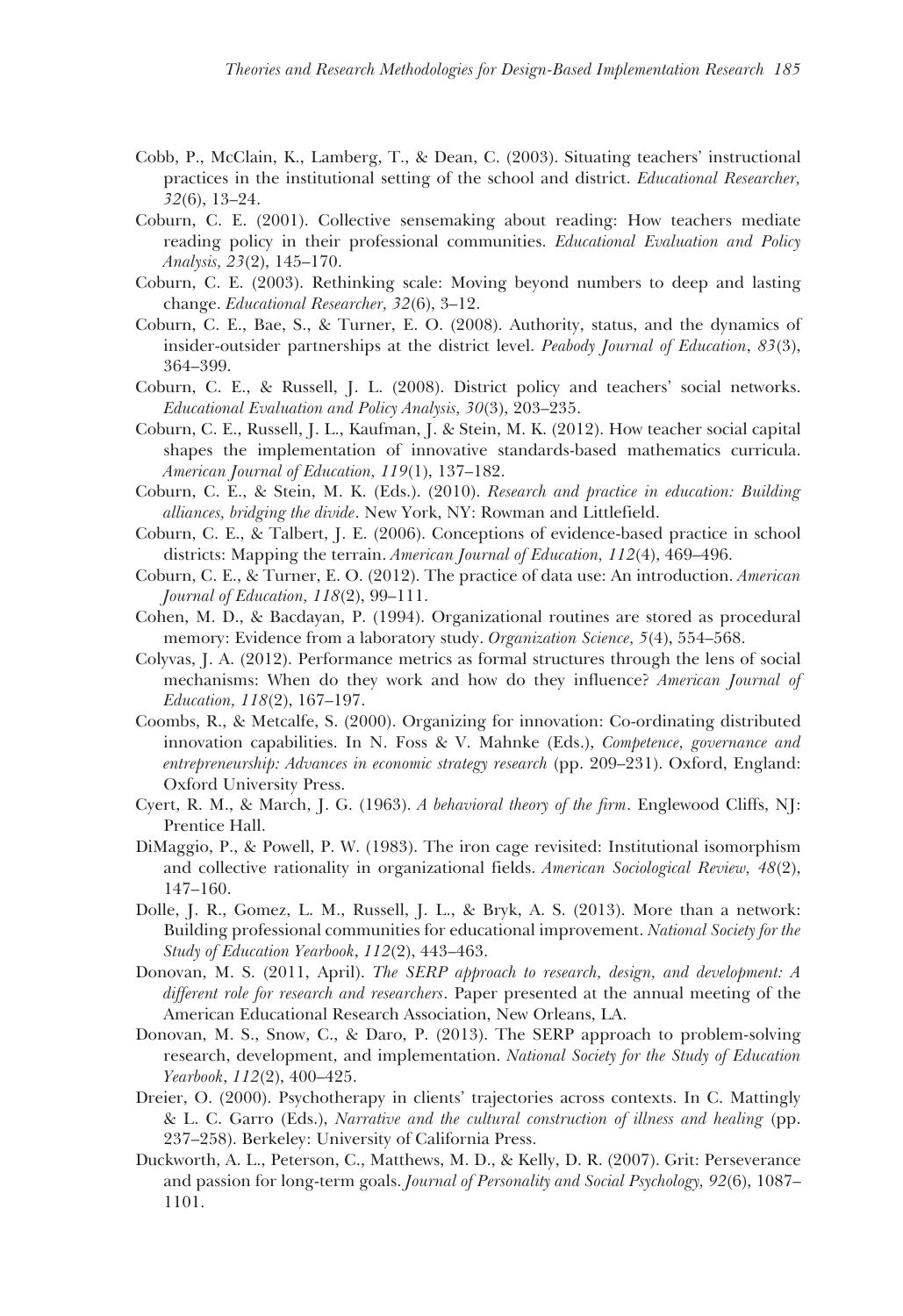- Dweck, C. S., Walton, G. M., & Cohen, G. L. (2011). *Academic tenacity*. White paper prepared for the Gates Foundation, Seattle, WA.
- Elmore, R. F. (2004). *School reform from the inside out*. Cambridge, MA: Harvard Education Press.
- Elmore, R., Forman, M., Stosich, E. L., & Bocala, C. (2012). *Organizational capacity for instructional improvement: The IC Framework and Assessment Protocol.* Unpublished manuscript.
- Engelbart, D. C. (2003, September). *Improving our ability to improve: A call for investment in a new future*. Paper presented at the IBM Co-Evolution Symposium, San Jose, CA.
- Farrington, C., Roderick, M., Allensworth, E., Nagaoka, J., Keyes, T. S., Johnson, D., & Beechum, N. (2012). *Teaching adolescents to become learners: The role of noncognitive factors in shaping school performance: A critical literature review*. Chicago, IL: University of Chicago Consortium on Chicago School Research.
- Feldman, M., & Pentland, B. (2003). Reconceptualizing organizational routines as a source of flexibility and change. *Administrative Science Quarterly, 48*(1), 94–121.
- Feldman, M. S., & Rafaeli, A. (2002). Organizational routines as sources of connections and understandings. *Journal of Management Studies, 39*(3), 309–331.
- Firestone, W. A., & Gonzalez, R. A. (2007). Culture and processes affecting data use in school. *National Society for the Study of Education Yearbook, 106*(1), 132–154.
- Frank, K. A. (2009). Quasi-ties: Directing resources to members of a collective. *American Behavioral Scientist, 52*, 1613–1645.
- Frank, K. A., Zhao, Y., & Borman, K. (2004). Social capital and the diffusion of innovations within organizations: The case of computer technology in schools. *Sociology of Education, 77*(2), 148–171.
- Gawande, A. (2007). *Better: A surgeon's notes on performance*. New York, NY: Metropolitan Books.
- Gawande, A. (2009). *Checklist manifesto: How to get things right*. New York, NY: Metropolitan Books.
- Grossman, P., Compton, C., Igra, D., Ronfeldt, M., Shahan, E., & Williamson, P. W. (2009). Teaching practice: A cross-professional perspective. *Teachers College Record, 111*(9), 2055–2100.
- Grossman, P., Wineburg, S., & Woolworth, S. (2001). Toward a theory of teacher community. *Teachers College Record, 103*(6), 941–1012.
- Hansen, M. T. (1999). The search-transfer problem: The role of weak ties in sharing knowledge across organization subunits. *Administrative Science Quarterly, 44*(1), 82–111.
- Heckman, J. J., & Kautz, T. (2012). Hard evidence on soft skills. *Labour Economics, 19*(4), 451–464.
- Henrick, E., Cobb, P., & Jackson, K. (in press). Educational design research to support large-scale instructional improvement. In A. Bikner-Ahsbahs, C. Knipping, & N. C. Presmeg (Eds.), *Doing (qualitative) research: Methodology and methods in mathematics education*. New York, NY: Springer.
- Hiebert, J., & Grouws, D. A. (2007). The effects of classroom mathematics teaching on students' learning. In F. K. Lester Jr. (Ed.), *Second handbook of research on mathematics teaching and learning* (pp. 371–404). Charlotte, NC: Information Age.
- Hiebert, J., & Wearne, D. (1993). Instructional tasks, classroom discourse, and students' learning in second grad arithmetic. *American Educational Research Journal, 30*, 393–425.
- Hill, H. C., Schilling, S. G., & Ball, D. L. (2004). Developing measures of teachers' mathematics knowledge for teaching. *Elementary School Journal, 105*(1), 11–30.
- Hodgson, G. M. (1993), *Economics and evolution*. Cambridge, England: Polity Press.
- Huston, L., & Sakkab, N. (2006). Connect and develop: Inside Procter & Gamble's new model for innovation. *Harvard Business Review, 84*(3), 58–66.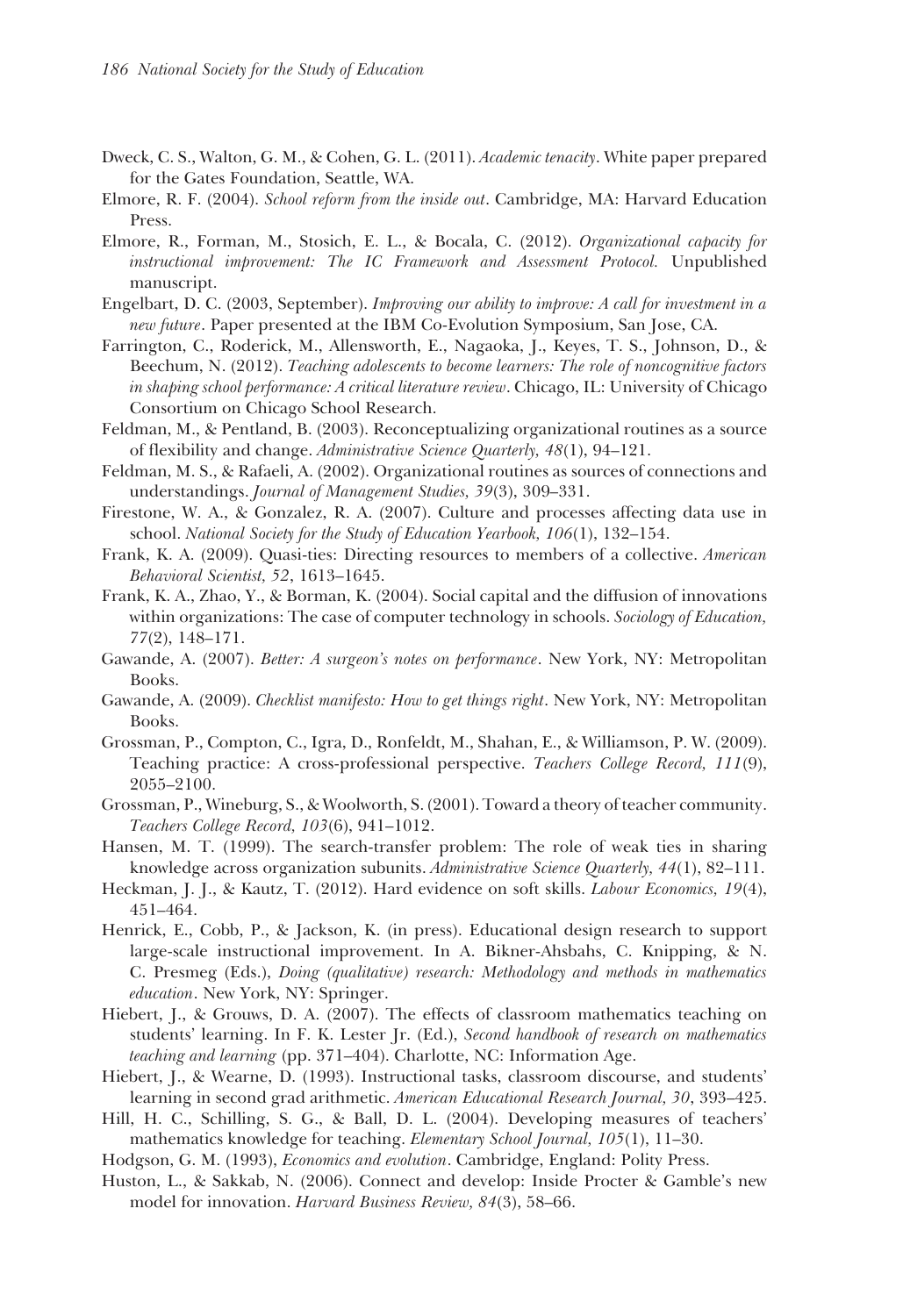Hutchins, E. (1995). How a cockpit remembers its speeds. *Cognitive Science, 19*(3), 265–288.

- Jackson, K. (2011). Approaching participation in school-based mathematics as a crosssetting phenomenon. *Journal of the Learning Sciences, 20*(1), 111–150.
- John W. Gardner Center. (2011, June). *Developing early warning indicators for the San Francisco Unified School District*. Youth Data Archive Issue Brief. Stanford, CA: John W. Gardner Center for Youth and Their Communities.
- John W. Gardner Center. (2012). San Francisco's Bridge to Success (BtS). Retrieved from http://jgc.stanford.edu/our\_work/bts.html
- Kazemi, E., Franke, M. L., & Lampert, M. (2009). Developing pedagogies in teacher education to support novice teachers' ability to enact ambitious instruction. In R. Hunter, B. Bicknell, & T. Burgess (Eds.), *Crossing divides: Proceedings of the 32nd annual conference of the Mathematics Education Research Group of Australasia* (Vol. 1, pp. 12–30). Palmerston North, New Zealand: MERGA.
- Knudsen, T. (2002). The significance of tacit knowledge in the evolution of human language. *Selection, 3*, 93–112.
- Lampert, M. (2001). *Teaching problems and the problems in teaching*. New Haven, CT: Yale University Press.
- Lampert, M., Beasley, H., Ghousseini, H., Kazemi, E., & Franke, M. L. (2010). Using designed instructional activities to enable novices to manage ambitious mathematics teaching. In M. K. Stein & L. Kucan (Eds.), *Instructional explanations in the disciplines* (pp. 129–141). New York, NY: Springer.
- Langley, G., Moen, R., Nolan, K., Nolan, T., Norman, C., & Provost, L. (2009). *The improvement guide* (2nd ed.). San Francisco, CA: Jossey-Bass.
- Langlois, R. N. (1992). Transaction-cost economics in real time. *Industrial and Corporate Change, 1*, 99–127.
- Lave, J., & Wenger, E. (1991). *Situated learning: Legitimate peripheral participation*. London, England: Cambridge University Press.
- Lin, N. (2001). *Social capital: A theory of social structure and action*. New York, NY: Cambridge University Press.
- Little, J. W. (2012). Understanding data use practice among teachers: The contribution of micro-process studies. *American Journal of Education*, *118*(2), 143–166.
- March, J., & Simon, H. (1958). *Organizations*. New York, NY: Wiley.
- Massoud, M. R., Nielsen, G. A., Nolan, K., Nolan, T., Schall, M. W., & Sevin, C. (2006). *A framework for spread: From local improvements to system-wide change* (IHI Innovation Series white paper). Cambridge, MA: Institute for Healthcare Improvement.
- McLaughlin, M., & London, R. (2013). Taking a societal sector perspective on youth learning and development. *National Society for the Study of Education Yearbook*, *112*(2), 192–214.
- McLaughlin, M., & O'Brien-Strain, M. (2008). The Youth Data Archive: Integrating data to assess social settings in societal sector. In M. Shinn & H. Yoshikawa (Eds.), *Toward positive youth development: Transforming schools and community programs* (pp. 313–332). New York, NY: Oxford University Press.
- McLaughlin, M., & Talbert, J. (2001). *Professional communities and the work of high school teaching.* Chicago, IL: University of Chicago Press.
- Means, B., & Harris, C. (2013). Towards an evidence framework for design-based implementation research. *National Society for the Study of Education Yearbook*, *112*(2), 350–371.
- Means, B., Padilla, C., DeBarger, A., & Bakia, M. (2009). *Implementing data-informed decision making in schools: Teacher access, supports and use*. Washington, DC: U.S. Department of Education, Office of Planning, Evaluation, and Policy Development.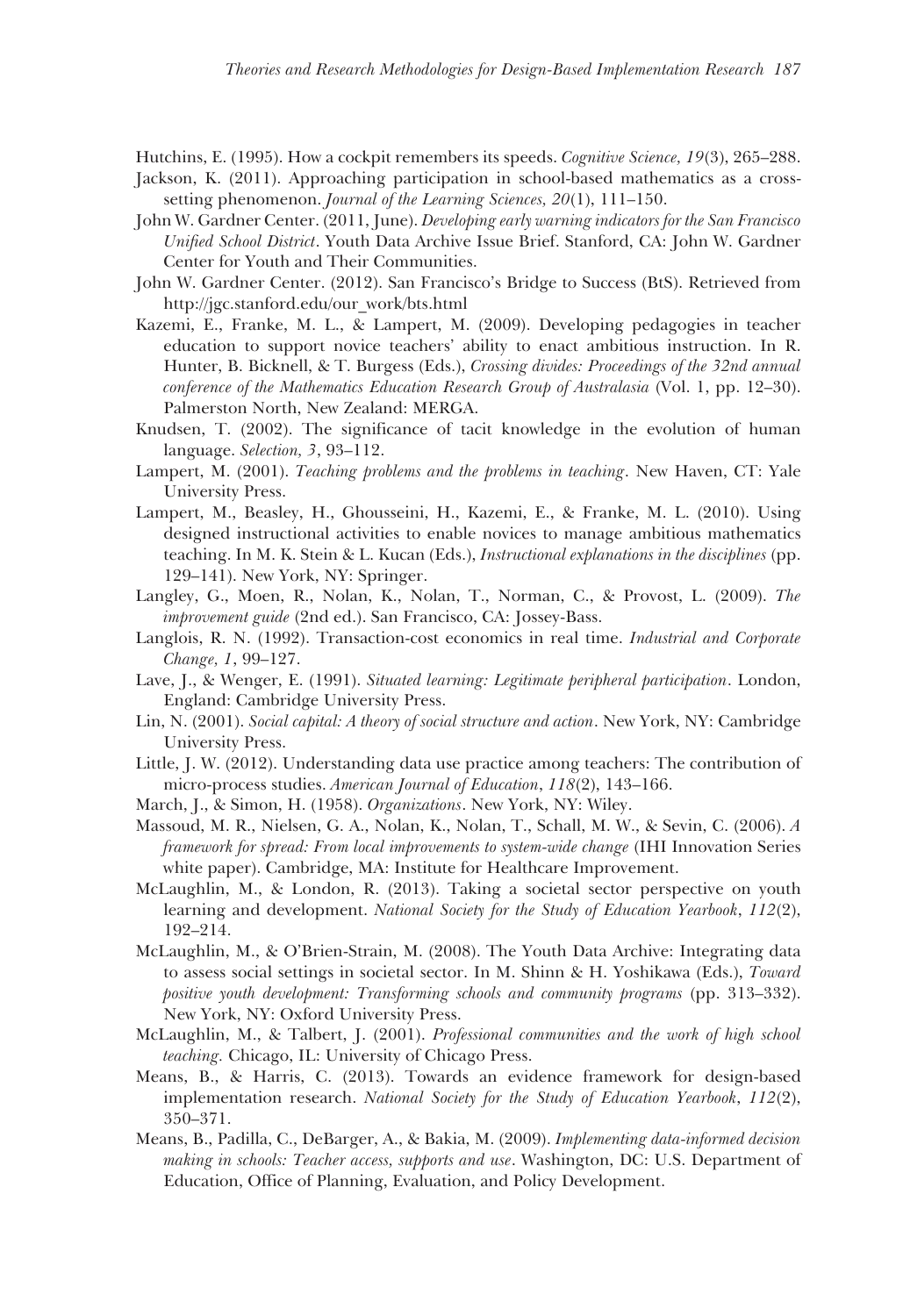- Means, B., Padilla, C., & Gallagher, L. (2010). *Use of educational data at the local level: From accountability to instructional improvement*. Washington, DC: U.S. Department of Education, Office of Planning, Evaluation, and Policy Development.
- Moolenaar, N. M., & Sleegers, P. J. C. (2010). Social networks, trust, and innovation: The role of relationships in supporting an innovative climate in Dutch schools. In A. J. Daly (Ed.), *Social network theory and educational change* (pp. 97–114). Cambridge, MA: Harvard University Press.
- Moss, P. A. (2012). Exploring the macro-micro dynamic in data use practice. *American Journal of Education*, *118*(2), 223–232.
- Nelson, R. R. (1994). Routines. In G. Hodgson, W. Samuels, & M. Tool (Eds.), *The Elgar companion to institutional and evolutionary economics* (Vol. 2, pp. 249–253). Aldershot, England: Edward Elgar.
- Nelson, R. R., & Winter, S. G. (1982). *An evolutionary theory of economic change*. Cambridge, MA: Harvard University Press.
- Nelson, T. H., Slavit, D., & Deuel, A. (2012). Two dimensions of an inquiry stance toward student-learning data. *Teachers College Record*, *114*, 1–42.
- Nolan, K., Schall, M. W., Erb, F., & Nolan, T. (2005). Using a framework for spread: The case of patient access in the Veterans Health Administration. *Journal on Quality and Patient Safety, 31*(6), 339–347.
- Pentland, B. T., & Reuter, H, (1994). Organizational routines as grammars of action. *Administrative Science Quarterly, 39*, 488–510.
- Penuel, W. R., Fishman, B. J., Cheng, B. H., & Sabelli, N. (2011). Organizing research and development at the intersection of learning, implementation, and design. *Educational Researcher, 40*(7), 331–337.
- Penuel, W. R., Frank, K. A., & Krause, A. (2010). Between leaders and teachers: Using social network analysis to examine the effects of distributed leadership. In A. J. Daly (Ed.), *Social network theory and educational change* (pp. 159–178). Cambridge, MA: Harvard University Press.
- Penuel, W. R., Riel, M., Krause, A., & Frank, K. A. (2009). Analyzing teachers' professional interactions in a school as social capital: A social network approach. *Teachers College Record, 111*(1), 124–163.
- Portes, A. (1998). Social capital: Its origins and applications in modern sociology. *Annual Review of Sociology, 24*, 1–24.
- Provan, K. G., & Milward, H.B. (1995). A preliminary theory of interorganizational network effectiveness: A comparative study of four community mental health systems. *Administrative Science Quarterly, 40*(1), 1–33.
- Reagans, R., & McEvily, B. (2003). Network structure and knowledge transfer: The effects of cohesion and range. *Administrative Science Quarterly, 48*(2), 240–267.
- Rowan, B. (2002). The ecology of school improvement: Notes on the school improvement industry in the United States. *Journal of Educational Change*, *3*, 283–314.
- Scott, W. R., Deschenes, S., Hopkins, K., Newman, A., & McLaughlin, M. (2006). Advocacy organizations and the field of youth services: Ongoing efforts to restructure a field. *Nonprofit and Voluntary Sector Quarterly, 35*(4), 697–714.
- Sherer, J. Z., & Spillane, J. P. (2011). Constancy and change in school work practice: Exploring the role of organizational routines. *Teachers College Record, 113*(3), 611–657.
- Snow, C., & Donovan, M. S. (2011). *The Strategic Education Research Partnership: A new approach to educational research*. Unpublished manuscript. Retrieved from http://www. serpinstitute.org/tools-and-resources/presentations.php
- Snow, C., Lawrence, J., & White, C. (2009). Generating knowledge of academic language among urban middle school students. *Journal of Research on Educational Effectiveness, 2*(4), 325–344.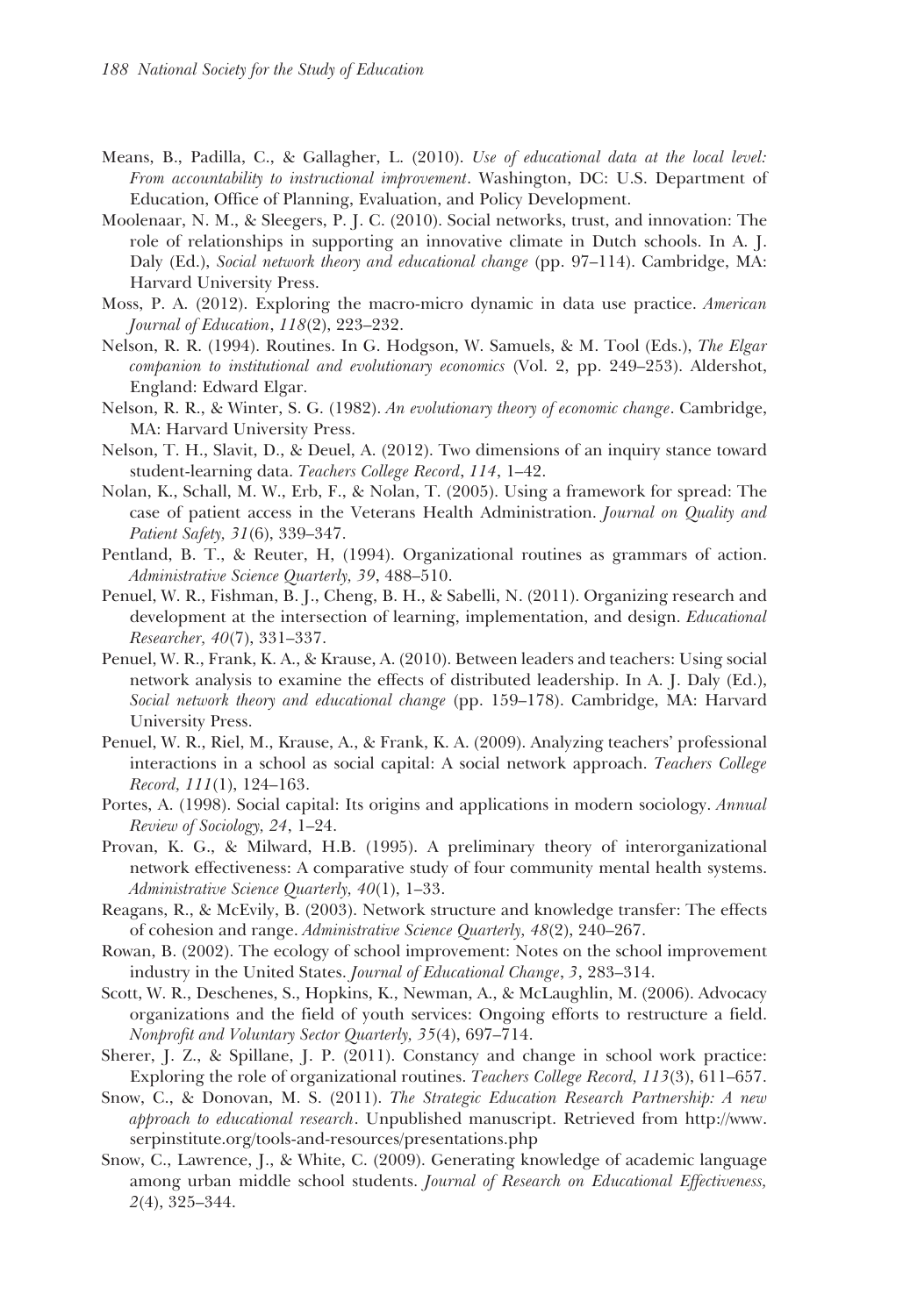- Snow, C. E., & Lawrence, J. F. (2011). Word Generation in Boston Public Schools: Natural history of a literacy intervention. *The senior urban education research fellowship series* (Vol. 3). Washington, DC: Council of the Great City Schools.
- Snow, C., Uccelli, P., & White, C. (in press). The conditions for and significance of children's acquisition of academic language. In C. Rosebrock & A. Bertschi-Kauffman (Eds.), *Capturing literacy: Educationally, culturally, and individually*. Weinhelm, Germany: Beltz Juventa.
- Spillane, J. P. (2012). Data in practice: Conceptualizing the data-based decision-making phenomena. *American Journal of Education, 118*(2), 113–141.
- Spillane, J., Gomez, L., & Messler, L. (2009). Notes on reframing the role of organizations in policy implementation: Resources *for* practice, *in* practice. In G. Sykes, B. Schneider, & D. N. Plank (Eds.), *Handbook of education policy research* (pp. 409–425). New York, NY: Routledge.
- Star, S. L., & Griesemer, J. R. (1989). Institutional ecology, "translations" and boundary objects: Amateurs and professionals in Berkeley's Museum of Vertebrate Zoology, 1907–39. *Social Studies of Science, 19*(3), 387–420.
- Stein, M. K., Grover, B. W., & Henningsen, M. (1996). Building student capacity for mathematical thinking and reasoning: An analysis of mathematical tasks used in reform classrooms. *American Educational Research Journal, 33*(2), 455–488.
- Stein, M. K., & Lane, S. (1996). Instructional tasks and the development of student capacity to think and reason: An analysis of the relationship between teaching and learning in a reform mathematics project. *Educational Research and Evaluation, 2*(1), 50–80.
- Stevens, R., Satwicz, T., & McCarthy, L. (2008). In-game, in-room, in-world: Reconnecting video game play to the rest of kids' lives. In K. Salen (Ed.), *The ecology of games* (pp. 41–66). Cambridge, MA: MIT Press.
- Stigler, J., & Hiebert, J. I. (1999). *The teaching gap: Best ideas from the world's teachers for improving education in the classroom.* New York, NY: Free Press.
- Strategic Education Research Partnership. (2012). *Building coherence within schools*. Retrieved from http://ic.serpmedia.org/
- Sun, M., & Frank, K. (2011, April). *Peer's influence on teachers' mathematical knowledge for teaching and instructional practices.* Paper presented at the annual meeting of the American Educational Research Association, New Orleans, LA.
- Thomson, A. M., & Perry, J. L. (2006). Collaboration processes: Inside the black box. *Public Administration Review, 66* (s1), 20–32.
- Thomson, A., Perry, J. L., & Miller, J. K. (2007). Conceptualizing and measuring collaboration. *Journal of Public Administration Research and Theory, 19*, 23–56.
- Tough, P. (2012). *How children succeed: Grit, curiosity, and the hidden power of character*. Boston, MA: Houghton Mifflin Harcourt.
- Tyre, M. J., & Orlikowski, W. J. (1996). The episodic process of learning by using. *International Journal of Technology Management, 11*, 790–798.
- Uzzi, B., & Lancaster, R. (2003). Relational embeddedness and learning: The case of bank loan managers and their clients. *Management Science, 49*(4), 383–399.
- Weick, K. E., & Roberts, K. H. (1993). Collective mind in organizations: Heedful interrelating on flight decks. *Administrative Science Quarterly, 38*(3), 357–381.
- Weitzman, B. C., Silver, D., & Brazill, C. (2006). Efforts to improve public policy and programs through improved data practices: Experiences in 15 distressed American cities. *Public Administration Review*, 6(3), 386–399.
- Wenger, E. (1998). *Communities of practice: Learning, meaning, and identity*. New York, NY: Cambridge University Press.
- Wortham, S. (2006). *Learning identity: The joint emergence of social identification and academic learning*. New York, NY: Cambridge University Press.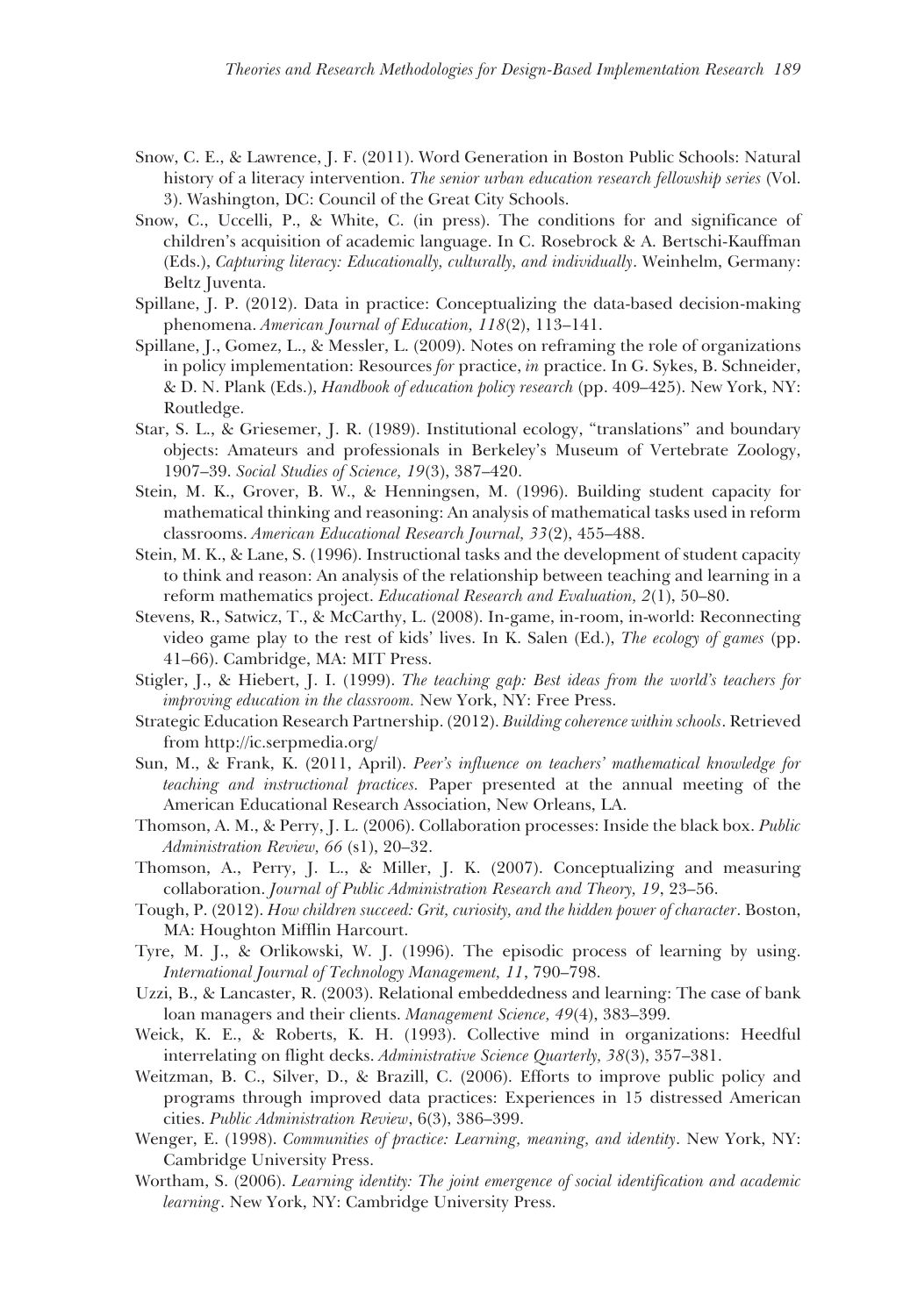Yeager, D. (2012a, April). *Practical measurement in action: Designing a new measure of community college student motivation and engagement.* Paper presented at the annual meeting of the American Educational Research Association, Vancouver, British Columbia, Canada.

- Yeager, D. (2012, March). *Productive persistence: Tenacity + good strategies*. Presentation at the Achieving the Dream Annual Meeting on Student Success, Dallas, TX.
- Yeager, D. S., & Walton, G. (2011). Social-psychological interventions in education: They're not magic. *Review of Educational Research, 81*, 267–301.

JENNIFER LIN RUSSELL is an assistant professor of education policy and organizations in the School of Education and a research scientist at the Learning Research and Development Center at the University of Pittsburgh. Her research examines policy and other educational improvement initiatives through an organizational perspective. Recent publications include: "From child's garden to academic press: The role of shifting institutional logics in redefining kindergarten education" (2011, *American Educational Research Journal*); and "Crafting coherence from complex policy messages: Educators' perceptions of special education and standards-based accountability policies" (2013, *Education Policy Analysis Archives*) with L. E. Bray.

KARA JACKSON is an assistant professor at the University of Washington, Seattle. Her research focuses on identifying forms of practice that enable all learners to participate in rigorous mathematics and on supporting teachers' development of these forms of practice. Recent publications include "Exploring relationships between setting up complex tasks and opportunities to learn in concluding whole-class discussions in middle-grades mathematics instruction" (2013, *Journal for Research in Mathematics Education*) with Anne Garrison, Jonee Wilson, Lynsey Gibbons, and Emily Shahan and "Approaching participation in school-based mathematics as a cross-setting phenomenon" (2011, *Journal of the Learning Sciences*).

ANDREW E. KRUMM is an education researcher at SRI International in the Center for Technology in Learning. His research addresses factors affecting the implementation of learning technologies in educational organizations and the analysis of large user-generated data sets to support instructional decision-making. Recent publications include: "Enacting and justifying local reforms: Implications for understanding change in educational organizations" (2011, *Leadership and Policy in Schools)* with K. R. Holmstron.